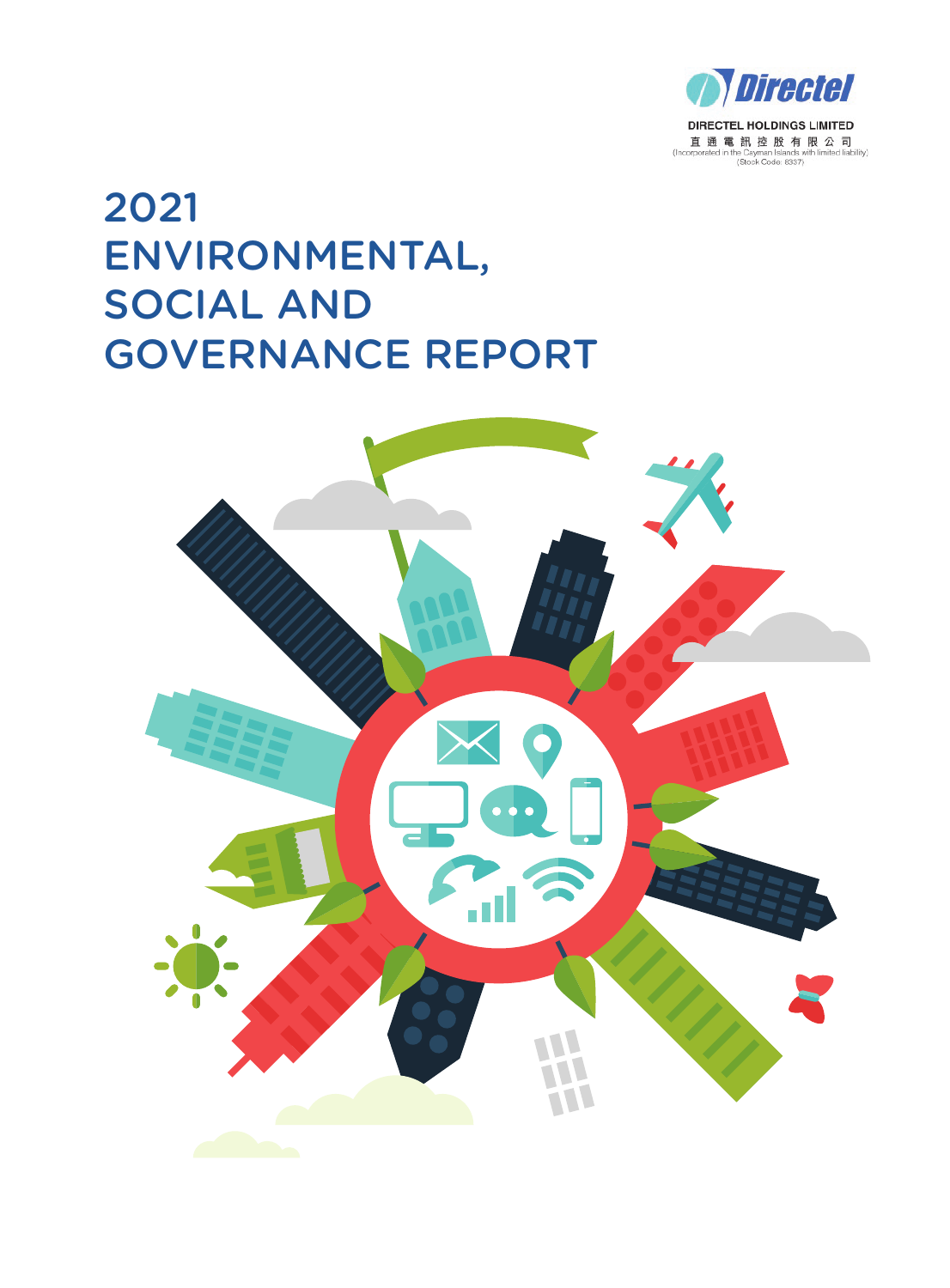## **Contents**

| <b>About the Report</b>                                                                                                                                                                          | $\overline{2}$ |
|--------------------------------------------------------------------------------------------------------------------------------------------------------------------------------------------------|----------------|
| <b>Our ESG Approach</b>                                                                                                                                                                          | 4              |
| <b>Stakeholder Engagement</b>                                                                                                                                                                    | 5              |
| <b>Materiality Assessment</b>                                                                                                                                                                    | 6              |
| <b>Environmental</b><br>Emissions<br>Use of Resources<br>The Environment and Natural Resources<br>Climate Change                                                                                 | 7              |
| <b>Social</b><br>Employment<br>Health and Safety<br>Development and Training<br>Labour Standards<br>Supply Chain Management<br>Product Responsibility<br>Anti-Corruption<br>Community Investment | 12             |

### **Reporting Content Index of Environmental, Social and Governance Reporting Guide 20**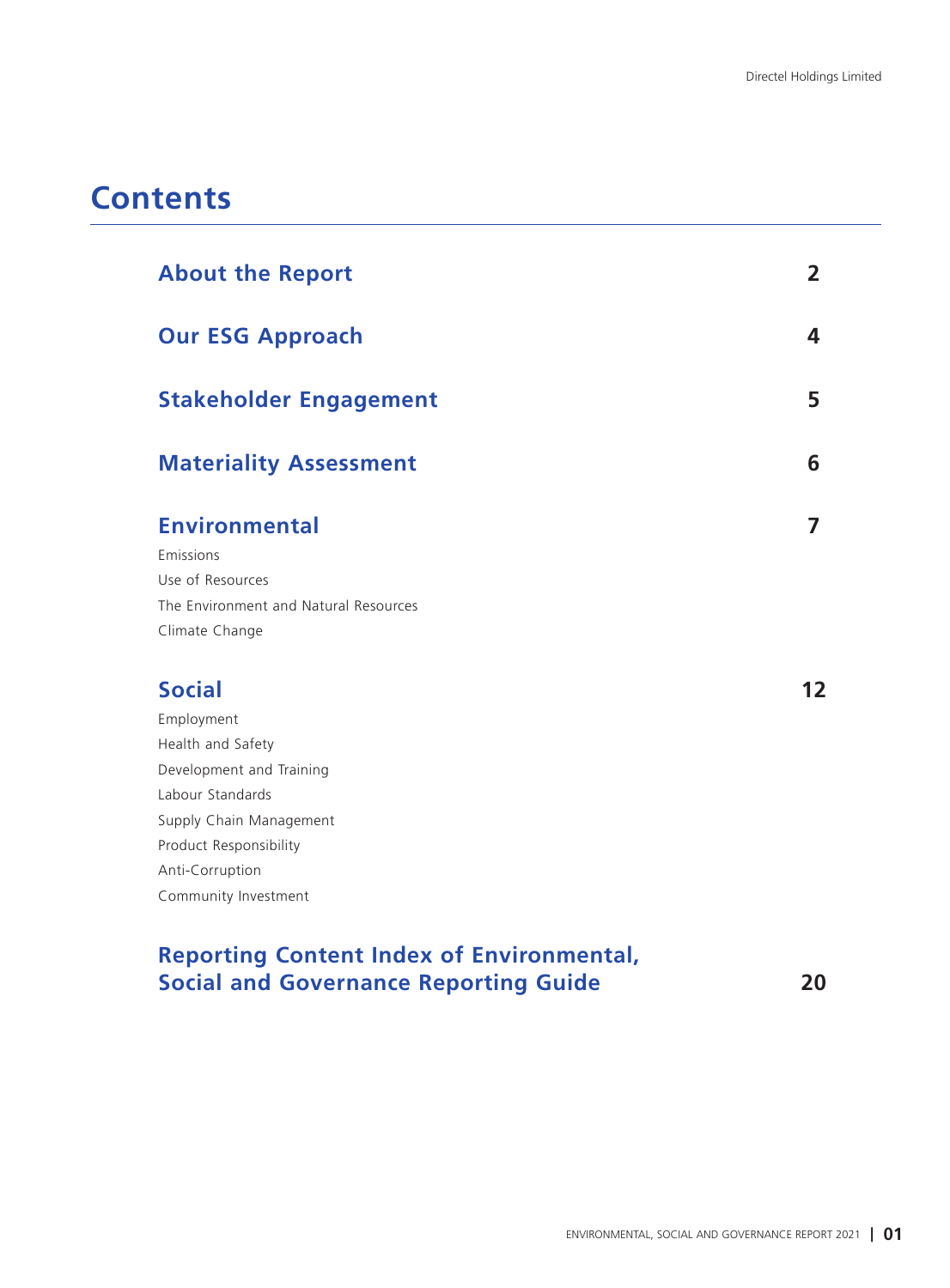## **About the Report**

With the growing concerns of sustainability for society, corporate's environmental, social, and governance ("ESG") performance become one of the indicators on investing and evaluating organization's operation and stability. Directel Holdings Limited (the "Company") and its subsidiaries (together referred to as the "Group") are pleased to present the Environmental, Social and Governance report (the "Report"). We recognize the importance of ESG management and monitoring in the operation and preparing this Report to disclose the policy and measures as well as the performance in 2021 to demonstrate our long-term commitment in ensuring that our business is economically, socially and environmentally sustainable.

#### **Reporting Scope**

The scope of this Report includes the environmental and social performance of the main operations of the Group in Hong Kong, the People's Republic of China ("PRC"), and Singapore which includes the provision of mobile telecommunications services, distribution of mobile phones and electronic products and distribution of mobile and data top-up e-vouchers. This Report summarizes the environmental and social impacts, policies and initiatives of the Group during the financial year of 2021 which began on 1 January 2021 to 31 December 2021.

#### **Reporting Principle**

In preparing this Report, the Group has complied with the "mandatory disclosure requirements" and the "Comply or Explain" provisions in accordance with the Environment, Social and Governance Reporting Guide (the "Guide") as set out in Appendix 20 to the Rules Governing the Listing of Securities on GEM of The Stock Exchange of Hong Kong Limited (the "Stock Exchange") (the "GEM Listing Rules") and in accordance with the practical circumstances of the Company. A complete list of index in compliance with the Guide is also available at the end of this Report for reference.

In the course of the Report's preparation, we have adhered to the following reporting principles set out in the ESG Reporting Guide:

#### **Materiality**

The Report contains issues that reflect material ESG impact or substantially affect stakeholders.

#### **Consistency**

The Report uses consistent methodologies of ESG data over time. Any changes to the methods used or any other relevant factors affecting the methodologies have been disclosed in the Report.

#### **Balance**

The Report provides an unbiased picture of our performance. The Report avoid selections, omissions, or presentation formats that may inappropriately influence a decision or judgment by the Report reader.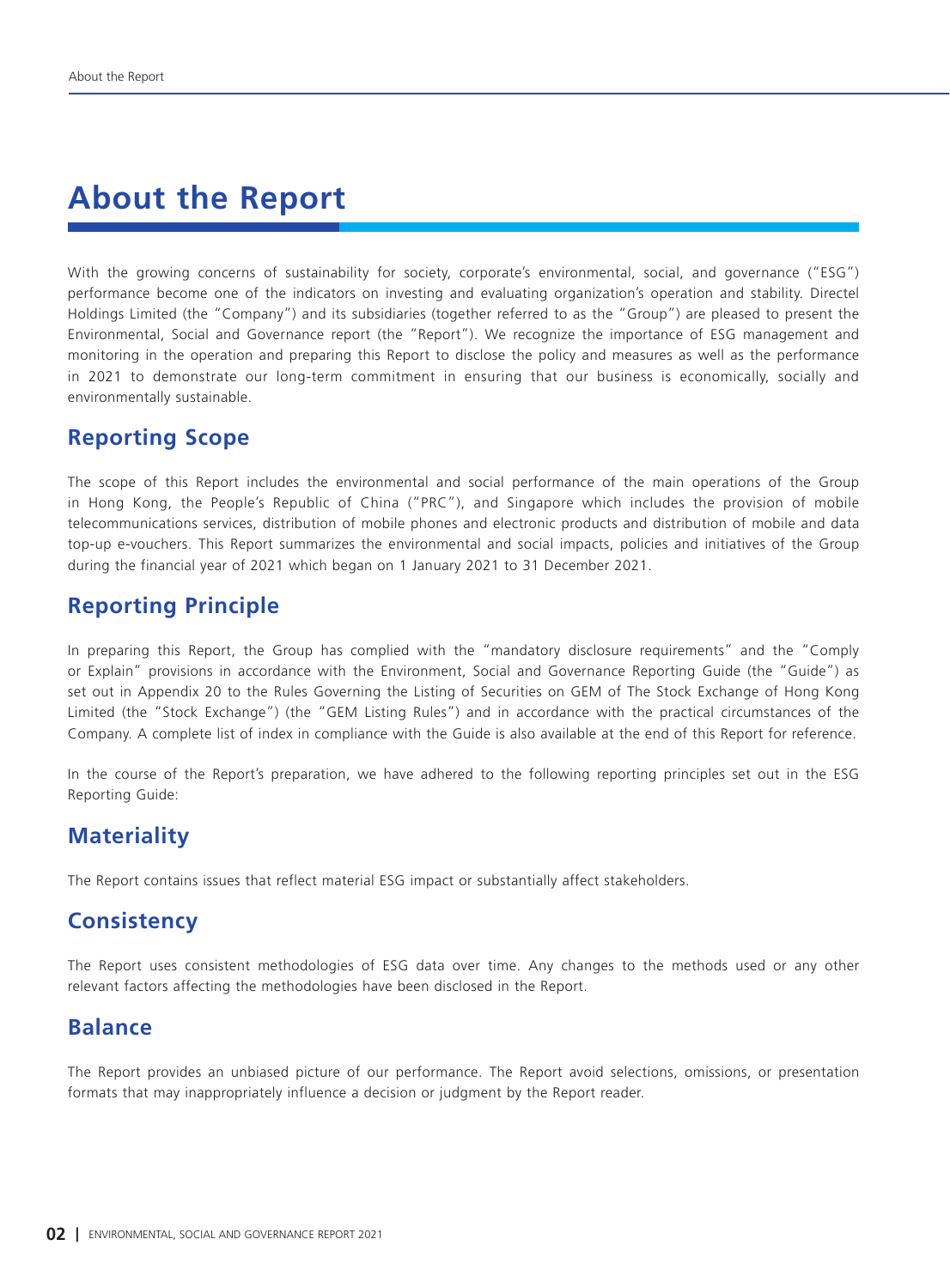#### **Quantitative**

The Report discloses key performance indicators in ways that can be measured so that the effectiveness of ESG policies and management systems can be evaluated and validated.

#### **Participation of Board of Directors**

The Group's ESG philosophy is to create long-term value for its stakeholders that aligns with the strategic development and sustainability of its business. The board (the "Board") of directors ("Directors") of the Company believes good corporate governance promotes and safeguards the interests of shareholders and other stakeholders. Hence, the Group is committed to maintaining a rigorous framework of corporate governance which upholds the Group's credibility and reputation. The Board confirms that it has reviewed and approved the Report.

The Board endeavours to support the Group's commitment to incorporating sustainable development into the business. The Board is ultimately accountable and responsible for formulating sustainability strategies, identifying, evaluating and managing ESG-related risks as well as ensuring appropriate and effective ESG risk management and internal control systems are in place.

The duties of the Board include: (i) reviewing the Group's policies and practices on corporate governance and ESG; (ii) reviewing the Group's compliance with the Corporate Governance Code and disclosure in the Corporate Governance Report as required under the GEM Listing Rules; and (iii) making recommendations on long term plans, policies, practices, opportunities and risks related to the Group's sustainable development where action or improvement is needed.

Moving forward, the Board will participate more comprehensive ESG training, including those emerging issues such as climate change, to increase its overall competence.

#### **Report Structure**

The first section of the ESG Report outlines our approach in respect of our ESG obligations and the methodology in identifying our stakeholders. The remaining sections detail our management approach and performance relevant to materiality and significant issues of ESG.

#### **Opinion and Feedback**

The Report is available in both English and Chinese. In case of discrepancy, the English version shall prevail.

The Group relies on valuable feedback provided by stakeholders for improvement. Should you have any questions or suggestions, please send your opinions and feedbacks to info@directel.hk.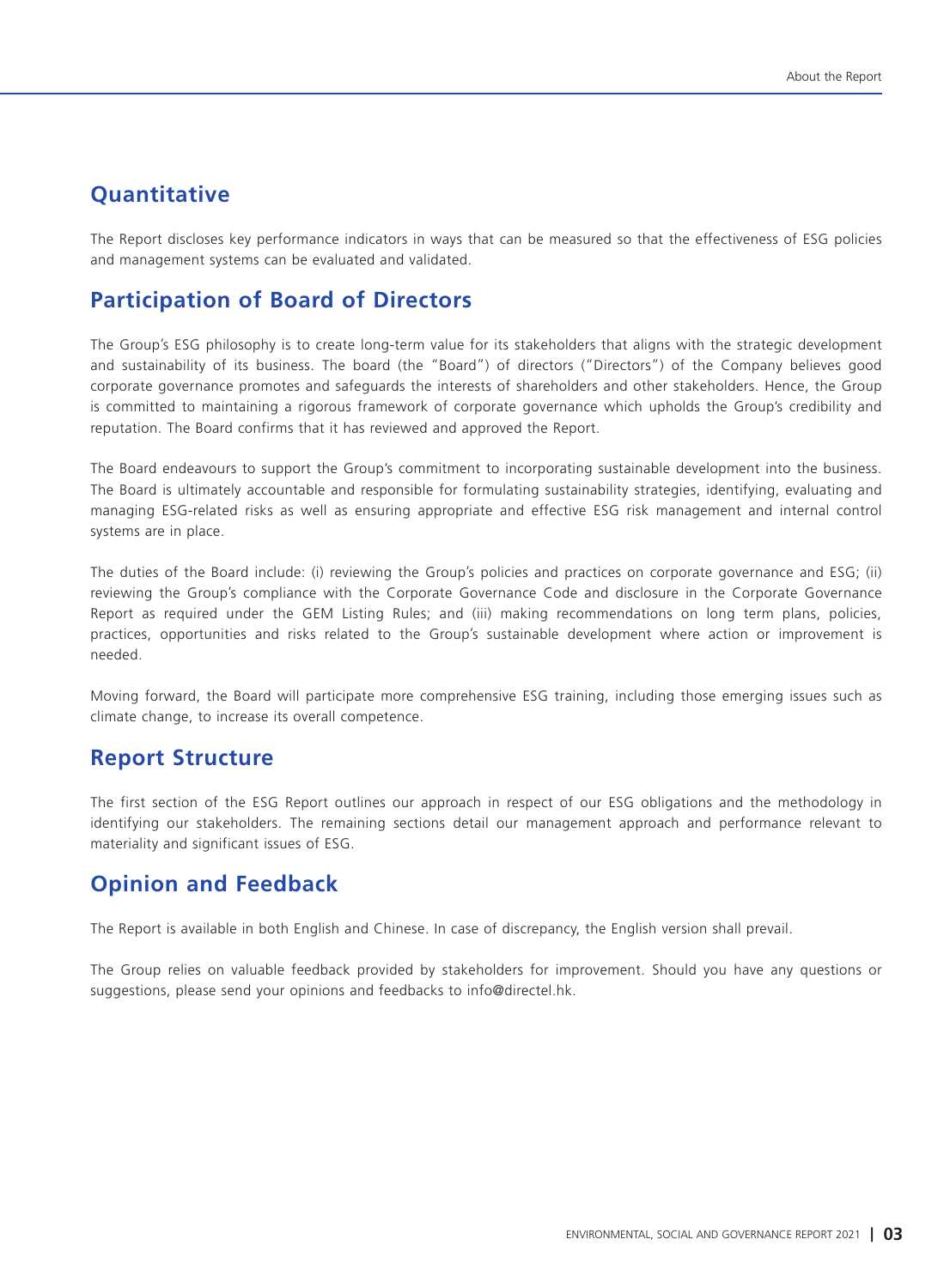## **Our ESG Approach**

The Group continues to refine our management approach to adapt to the changing ESG landscape and align ourselves with international best practices. The Group has in place a comprehensive system comprising principles, policies, and guidelines to ensure that we address key issues pertinent to our business and perform credibly to stakeholders' expectations. The Group is committed to maintaining good corporate governance and business integrity in all our business activities.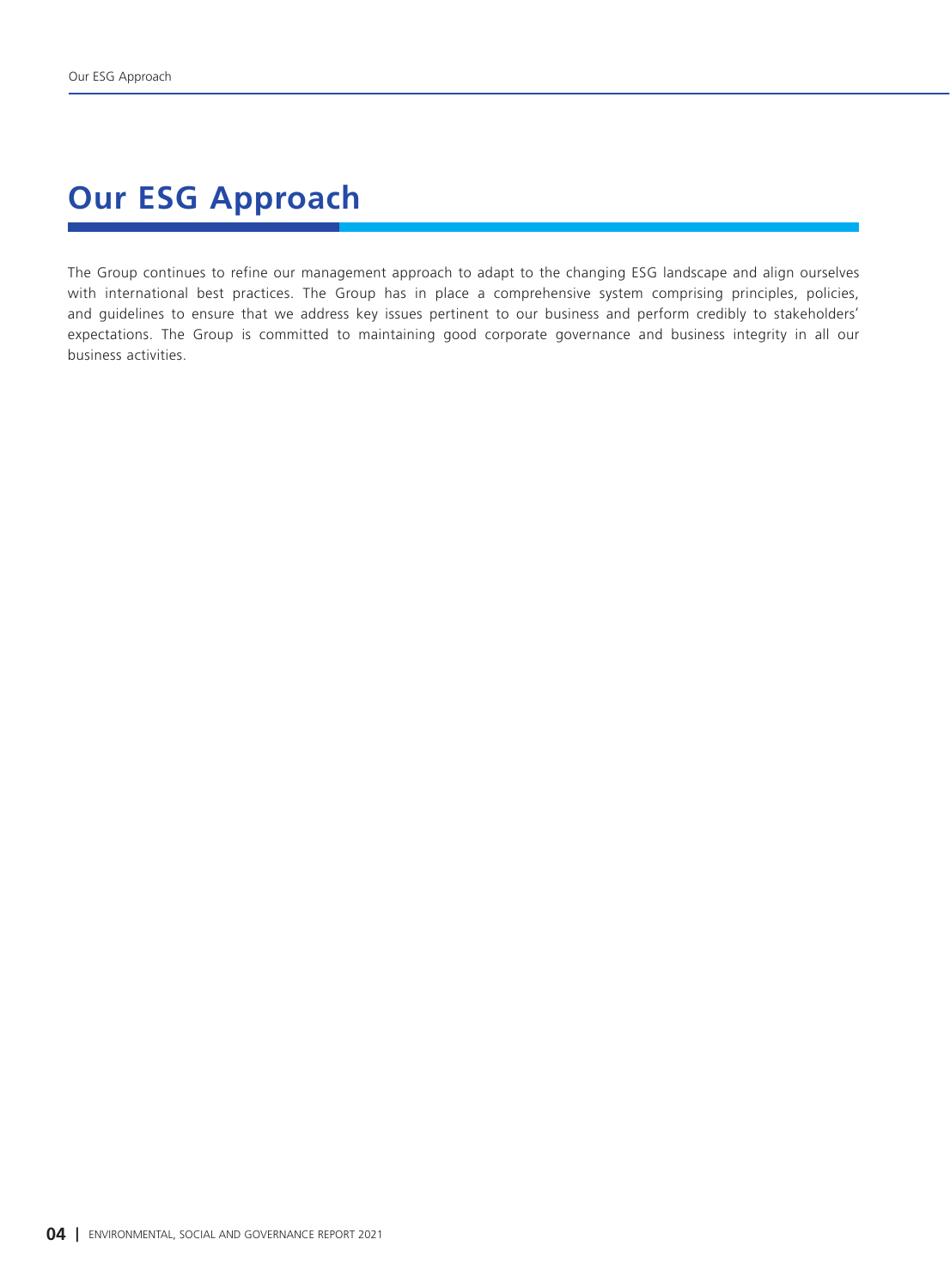## **Stakeholder Engagement**

The Group values its stakeholders and their views relating to its businesses and environmental, social and governance issues. To understand the concerns of various stakeholders, the Group have engaged and discussed with various business functions and management personnel to communicate with its key stakeholders, including but not limited to employees, investors, customers, suppliers, government bodies and communities through different channels such as conferences, electronic platforms and public events. In formulating operational strategies and environmental, social and governance measures, the Group takes into account the stakeholders' expectations and strives to improve its performance through mutual cooperation with the stakeholders, with a view to driving long-term prosperity and creating greater value for the community.

| <b>Key Stakeholder</b><br><b>Groups</b> | <b>Major Engagement</b><br><b>Channels</b>                  | <b>Expectations and</b><br>concerns                                       | <b>Management feedback</b>                                                                                                                                                 |
|-----------------------------------------|-------------------------------------------------------------|---------------------------------------------------------------------------|----------------------------------------------------------------------------------------------------------------------------------------------------------------------------|
| <b>Shareholders</b>                     | Investor relations<br>communication,<br>Shareholder meeting | Financial performance<br>Governance                                       | We provide information on strategies,<br>policies, and performance through our<br>quarterly report, interim report, annual<br>report and announcements.                    |
| <b>Employees</b>                        | Meeting and Staff interview                                 | Career<br>Training<br>Health and Safety<br>Workplaces                     | We provide training, promotion, decent<br>wages, safety and respectful workplace.                                                                                          |
| <b>Customers</b>                        | Business relationship/<br>Feedback                          | Service quality<br>Reliability<br>Price                                   | We provide quality and consistent roaming<br>service. And we develop product and<br>services for different target groups to suit<br>their needs.                           |
| <b>Industry</b>                         | Forum                                                       | Technology<br>Industry Standard                                           | We engage with sector peers, and<br>telecommunication specific association<br>to understand the latest technology<br>development.                                          |
| <b>Government</b>                       | <b>Notice</b>                                               | The PRC and Hong Kong's<br>telecommunication sector<br>arrangement<br>Tax | Our business operation are regulated<br>under the Office of the Communications<br>Authority ("OCFA"). We participate in<br>developing the cross-border roaming<br>service. |
| <b>Suppliers</b>                        | Business relationship                                       | Quality<br>New Technology                                                 | We take advantage of the advancement<br>of technology to enable our<br>telecommunication roaming service to<br>thrive.                                                     |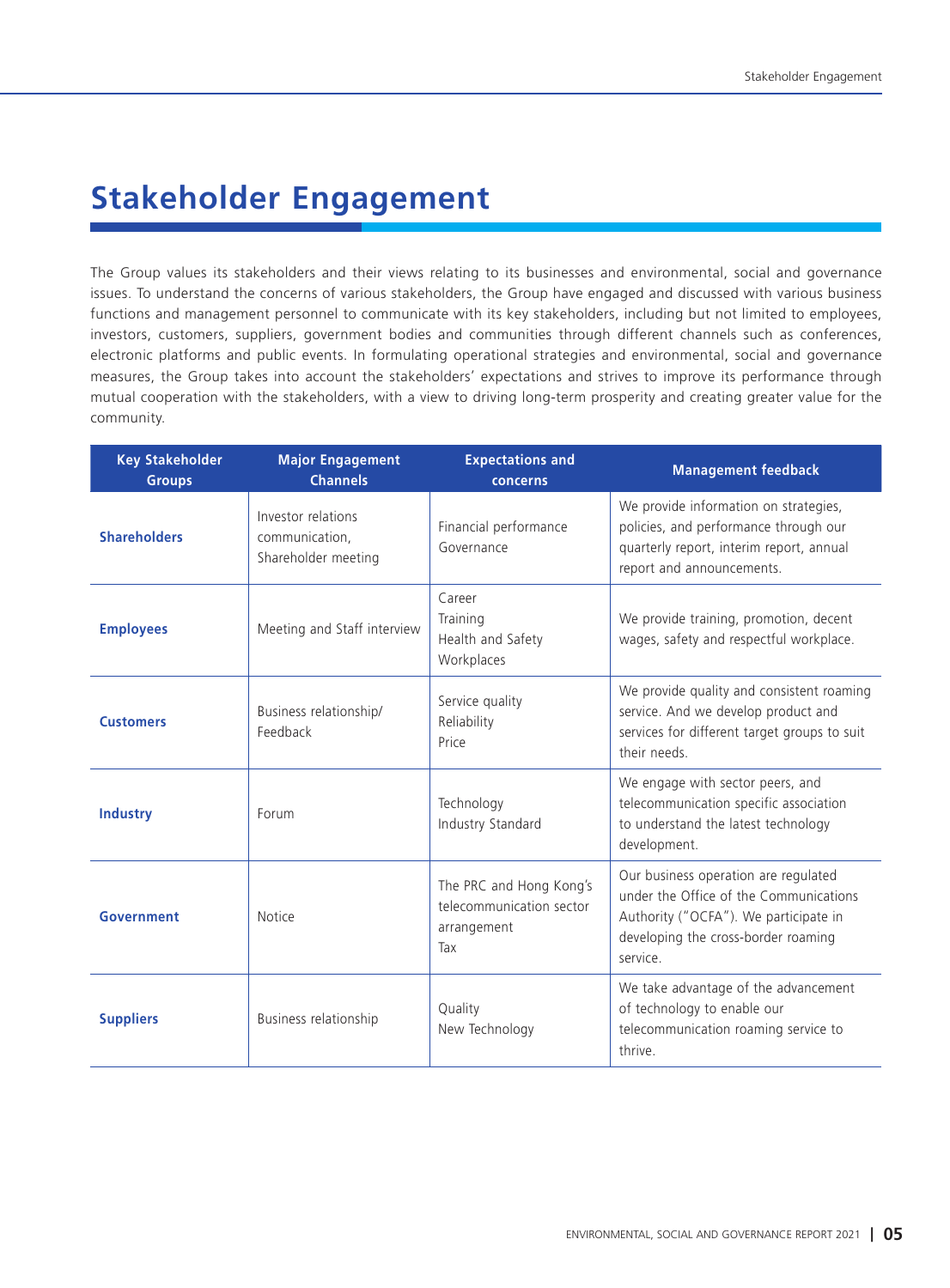## **Materiality Assessment**

In the preparation of this Report, the Group has identified and determined thirteen ESG issues pursuant to the Group's actual business situations and industry characteristics. We invite stakeholders to score the materiality of these thirteen issues, and then comprehensively consider the scores given by stakeholders against the Group's sustainable development goals, afterwards conclude and determine the ranking of materiality for the reported issues and prepare the materiality matrix. From the materiality analysis, the Group found that "Data Governance", "Customer Satisfaction", "Technology Advancement" and "Service Quality" are issues of high importance to the Group and its stakeholders. The results are conducive for the Group to enhancing sustainability decision-making and have been used to inform the content of this Report.



| No.            | <b>ESG Issue</b>           |
|----------------|----------------------------|
| 1              | Anti-Corruption            |
| $\overline{2}$ | Environmental & Resources  |
| 3              | Industry Competition       |
| 4              | <b>Business Reputation</b> |
| 5              | Data Governance            |
| 6              | Customer Satisfaction      |
| 7              | <b>Ethical Conduct</b>     |
| 8              | Development and Training   |
| 9              | Regulatory requirement     |
| 10             | Technology Advancement     |
| 11             | Service Quality            |
| 12             | Retaining Talent           |
| 13             | Climate Change             |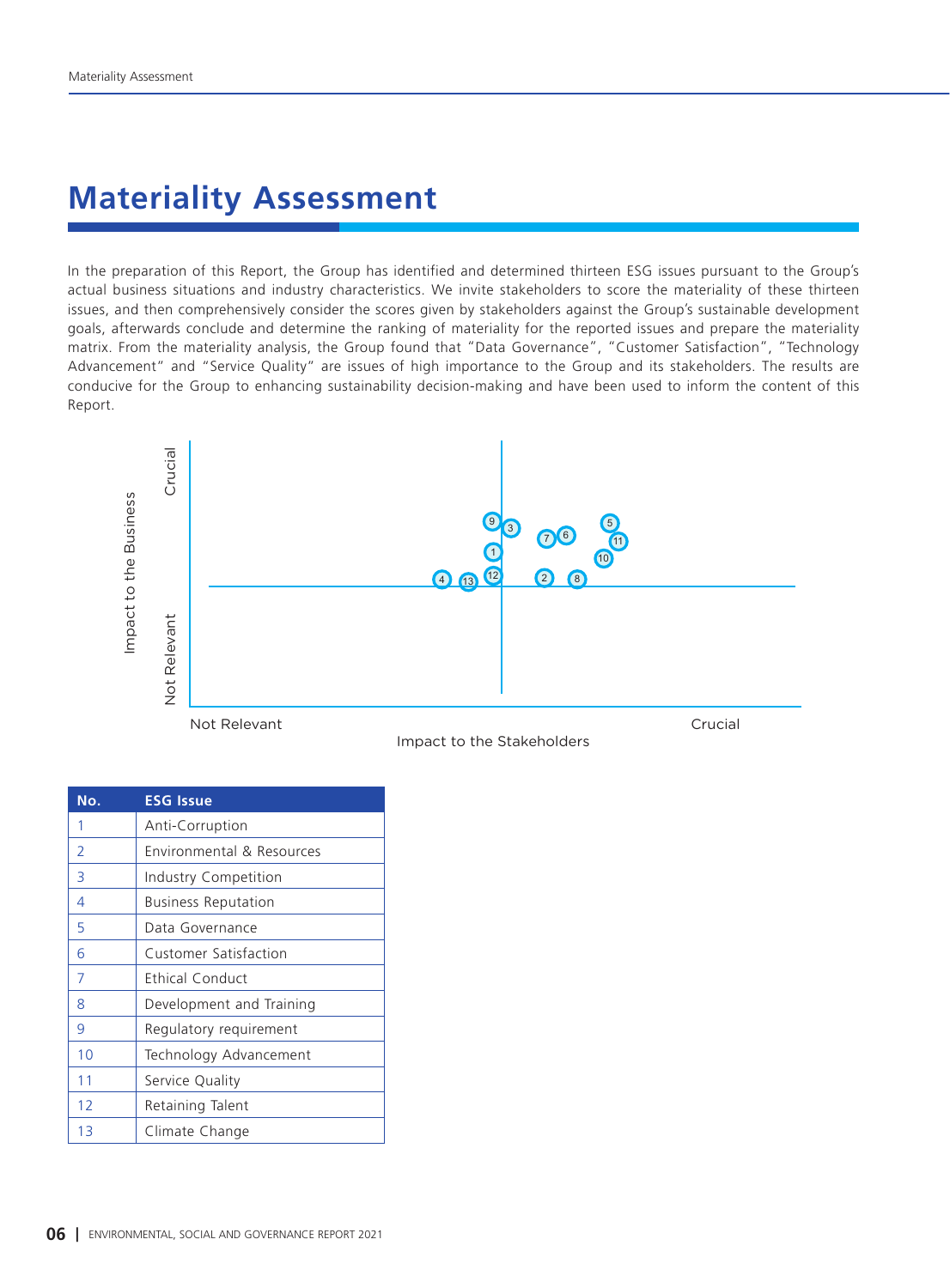### **Environmental**

The Board of Directors acknowledges well the importance of performing as a responsible corporate citizen. The Group has been implementing environmental protection and energy saving measures, where practicable to improve the efficiency of resources consumption. In establishing internal policies, the Group has strictly complied with the relevant laws and regulations on environmental protection implemented by the government, such as the Environmental Protection Law of the PRC, the Law of the PRC on Prevention and Control of Water Pollution, the Law of the PRC on Prevention and Control of Atmospheric Pollution and the Law of the PRC on the Prevention and Control of Environmental Pollution Caused by Solid Wastes, the PRC Law on Energy Conservation, the Water Law of PRC, Air Pollution Control Ordinance in Hong Kong, Waste Disposal Ordinance of Hong Kong, Environmental Protection and Management Act in Singapore and the Environmental Public Health Act in Singapore. The Group will review the workflow process and the execution of relevant measures from time to time to ensure consistent implementation of the relevant policies. During the reporting period, there was no material non-compliance with relevant laws and regulations relating to environment.

#### **Emissions**

The Group is principally engaged in the business of (i) provision of mobile telecommunications services, (ii) distribution of mobile phones and electronic products and (iii) distribution of mobile and data top-up e-vouchers. The working environment of the Group is indoor offices located in Hong Kong, the PRC and Singapore without any industrial plants and therefore, there is no significant hazardous waste, air emissions or waste water generated directly from our operation, except for greenhouse gas ("GHG") emissions and non-hazardous waste.

#### **Exhaust Gas and Greenhouse Gas Emissions**

The exhaust gas from the Group mainly come from the use of automobiles. The exhaust gas mainly includes nitrogen oxides (NOx), sulfur oxides (SOx) and respirable particulate matter (PM). As set out in the table below, the Group generated 2.82 kg, 0.06 kg, and 0.21 kg of NOx, SOx and PM during the reporting period respectively.

|                                          | <b>Amount</b> | <b>Unit</b> |
|------------------------------------------|---------------|-------------|
| <b>Nitrogen oxides (NOx)</b>             | 2.82          |             |
| <b>Sulfur oxides (SOx)</b>               | 0.06          | Кg          |
| <b>Respirable particular matter (PM)</b> | 0.21          |             |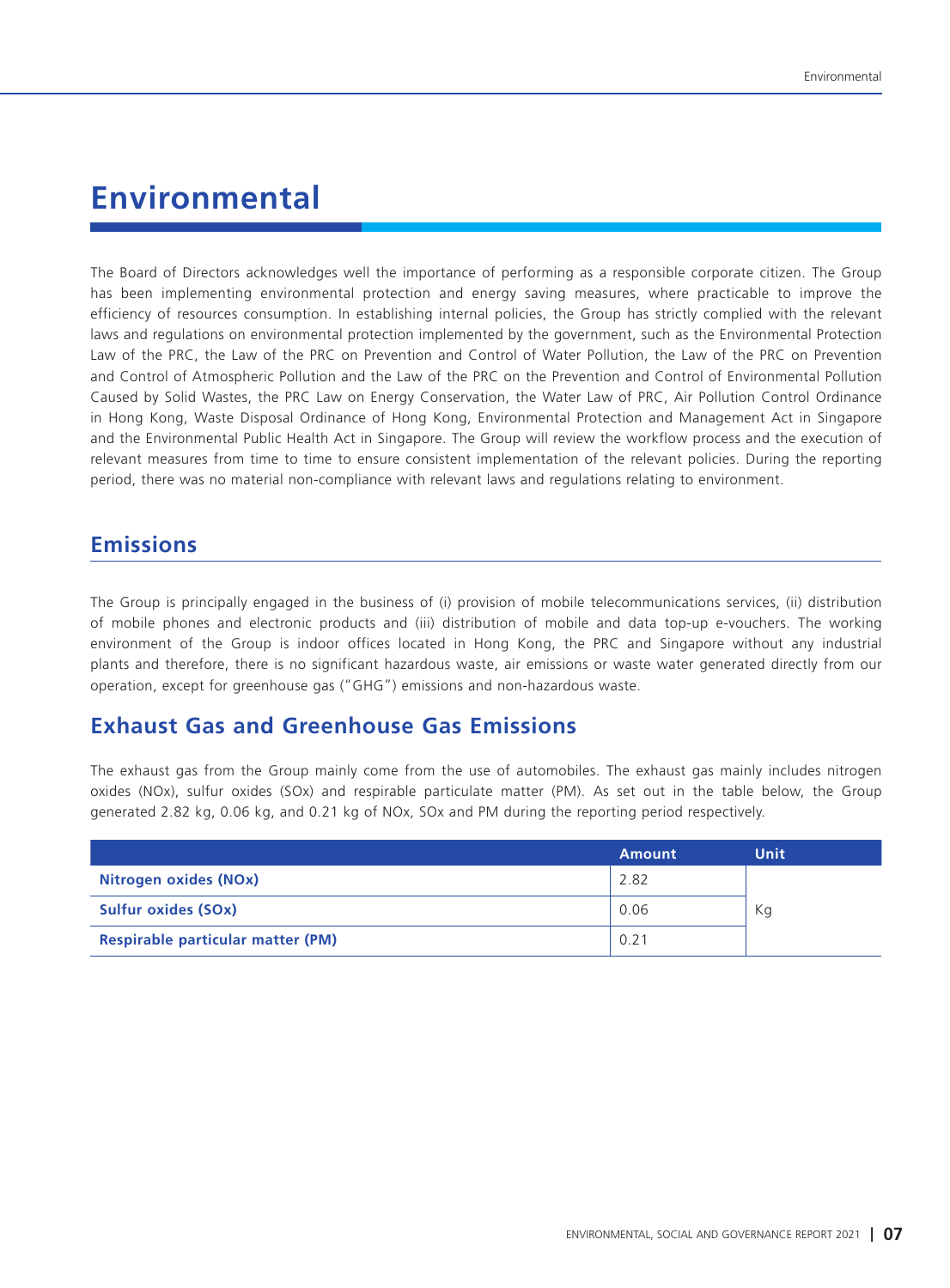The consumption of electricity at the offices is the primary source of our greenhouse gas ("GHG") emission. The second primary source of GHG emission is the consumption of petrol for the Company's vehicles. During the reporting period, the Group's greenhouse gas inventory was compiled and organized according to ISO14064 standards and includes Scopes 1 and 2 emissions calculation. The Group's GHG emissions equated to a total of approximately 25.72 tonnes of  $CO<sub>2</sub>$  equivalent ("tCO<sub>2</sub>e") and the detailed summary of the GHG emission is shown as below:

|                                                                 | <b>Amount</b>            | <b>Intensity</b><br>(Consumption/<br>Headcount) |
|-----------------------------------------------------------------|--------------------------|-------------------------------------------------|
| <b>Scope 1 Direct GHG emission</b><br>Petrol consumption        | 11.66 tCO <sub>2</sub> e | 0.555 tCO <sub>2</sub> e                        |
| <b>Scope 2 Indirect GHG emission</b><br>Electricity consumption | 14.06 tCO <sub>2</sub> e | 0.670 tCO <sub>2</sub> e                        |
| <b>Total GHG emission</b>                                       | 25.72 tCO <sub>2</sub> e | 1.225 tCO <sub>2</sub> e                        |

The Group has implemented a number of measures to mitigate energy consumption and reduce our GHG emissions such as turning off the air-conditioning system at night or when leaving office, keeping the office temperature at 25ºC in summer and using LED lights or energy-saving light in the office, etc. Please refer to the "Use of Resources" section below for detailed measures implemented.

The Group will consider formulating relevant policies and emission reduction targets for the management of greenhouse gases in the future, so as to reduce greenhouse gas generated by the operation.

#### **Waste Management**

The nature of the principal operating activities of the Group does not involve significant consumption of electricity and natural resources. The business operations of the Group produced no hazardous waste, e.g. chemical wastes, clinical wastes and hazardous chemicals. The Group pursues and actively implement the principle and practice of recycling and saving. The Group also promotes eco-friendly measures to reduce disposal of non-hazardous waste in our business operation.

With decreasing availability of suitable land for landfill and increasing environmental impacts of waste disposal, waste reduction is one of the priority objectives of the Group. The non-hazardous wastes generated by the Group's operations mainly consist of paper and printing supplies of our office during the reporting period.

We regularly monitor the consumption volume of paper and our consumption of printing supplies and have implemented a number of reduction measures. The Group's office has also provided suitable facilities and encouraged our staff to sort and recycle any wastes we produced in our business operation to achieve the objectives in mitigating wastes, reusing and recycling to the fullest extent possible. The Group maintains high standard in waste reduction, educates its employees the significance of sustainable development and provides relevant support in order to enhance their skills and knowledge in sustainable development.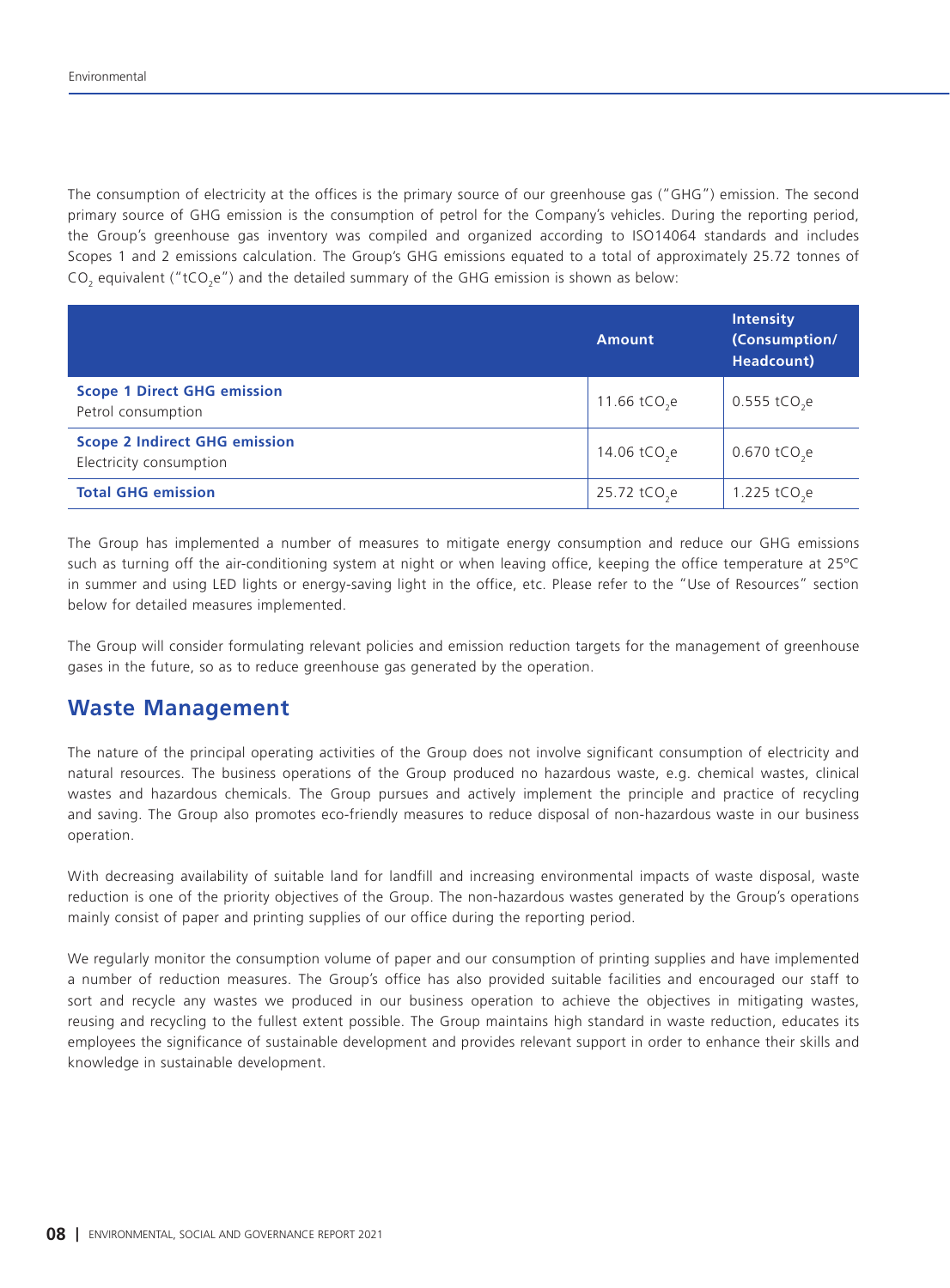Apart from recycling, the Group has implemented various programs to encourage employees to participate in waste reduction management, including:

- 1. Encourage double-side printing and reuse of waste paper. Paper for single-side printing would be only adopted when handling official documents and confidential documents when necessary;
- 2. Purchase green and environmental printing paper;
- 3. Encourage to use electronic channels for internal correspondence and communication;
- 4. Place "Green Message" reminders on office equipment;
- 5. Waste paper are collected by recycling collectors; and
- 6. Used printing supplies boxes and toners will be returned to printing supplies companies for recycling and reuse.

Through the above mitigation measures, the Group believes that it will change the behaviour of the use of resources in our workplaces and achieve the goal of waste reduction in the coming years.

#### **Use of Resources**

The Group strives to use resources effectively and minimize the discharge of wastes. In the ordinary course of business, we have implemented various energy saving and emission reduction measures. Apart from the waste reduction actions mentioned above, the other relevant examples are as follows:

- 1. Keep indoor air-conditioning temperature at 25ºC during summer;
- 2. Encourage staff to shut down computers after work and switch off the lights if the employees are expected to be away from the room for more than one hour;
- 3. Replace the lighting system in the office by LED lights gradually; and
- 4. Encourage staff to switch office equipment, such as printers and computers, to energy saving mode (the equipment will enter the sleep mode under the standby condition).

#### **Energy Consumption**

Due to the Group's business nature, the level of energy consumption, such as electricity consumption and water consumption are considered relatively low, in particular our water consumption is very minimal. Electricity consumption and petrol consumption constitute the substantial part of the carbon emissions for the Group. As mentioned in the above section, the Group has formulated policies and guidelines relating to the environmental management, including energy management. Since the implementation of such initiatives, we have managed to lower our electricity consumption accordingly.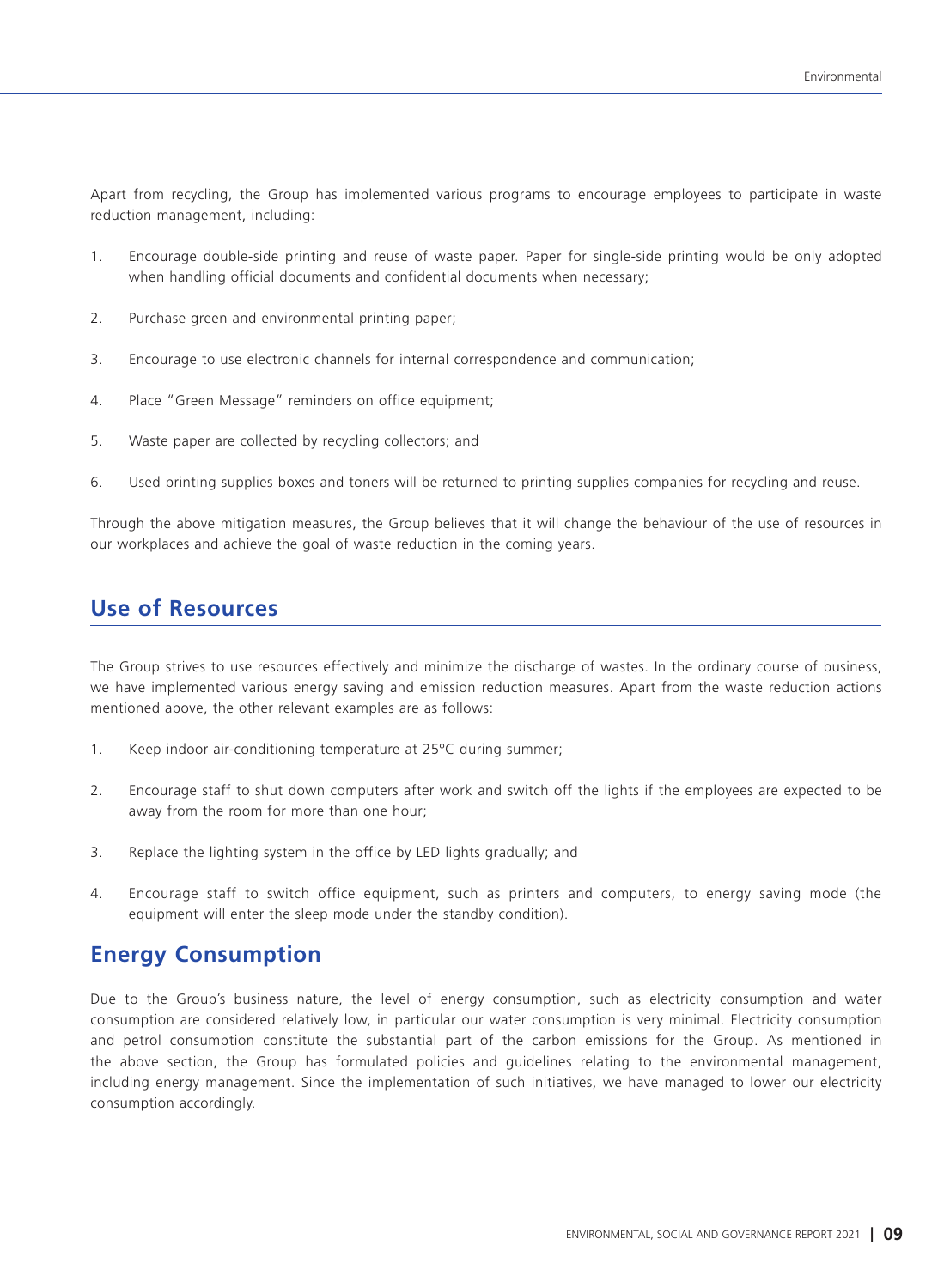The electricity consumption is the largest source of GHG emissions. During the reporting year, the Group's consumption in electricity was as below:

| <b>Energy</b>               | <b>Consumption</b> | <b>Intensity</b><br>(Consumption/<br>Headcount) |
|-----------------------------|--------------------|-------------------------------------------------|
| <b>Electricity Consumed</b> | 19,992 kWh         | 949 kWh                                         |

The Group's Hong Kong office has provided vehicles for our management to use in relation to company affairs. This is the second largest contributor to our emissions profile. During the reporting period, the vehicles consumed approximately 42,497 kWh of Petrol. The Group's vehicles conform to Hong Kong vehicle emission standards.

| <b>Energy</b>          | <b>Consumption</b> | <b>Intensity</b><br>(Consumption/<br>Headcount) |
|------------------------|--------------------|-------------------------------------------------|
| <b>Petrol Consumed</b> | 42,497 kWh         | 2,024 kWh                                       |

The Group strives to utilize video conference to minimize face-to-face meeting in order to reduce petrol consumption in traveling and unnecessary business trips to mitigate the energy consumption. The Group encourages a low-carbon corporate culture and resources saving in daily office operation, which can increase our employees' awareness in energy conservation. Since the implementation of such initiatives, we have managed to lower our petrol consumption accordingly.

#### **Paper usage**

Efficiency in usage of paper has been promoted and communicated to staff. We encourage to use electronic documents to replace hardcopies and printing with double-sided paper. The used single-sided paper is collected for reuse. By these measures, the paper usage of the Group was approximately 37 reams (18,500 sheets) A4 paper during the reporting period. With the above initiatives, we are confident that the usage will be reduced in the coming years.

#### **Water consumption**

As the Group's business mainly focus on provision of mobile telecommunications services and distribution business and the working environment is mainly indoor offices, the Group does not consume a significant amount of water in its business activities. In addition, water consumption in our Hong Kong, the PRC and Singapore offices are paid by the management companies of respective buildings, and given that our water consumption is minimal, we did not measure the amount of water consumed by the Group. There was no issue in sourcing water that is fit for our purpose. Regardless of limited water consumption, we strive to encourage water conservation. Pantries in our office are posted with environmental messages to remind employees for water conservation, which results in enhancing our employees' awareness in water conservation.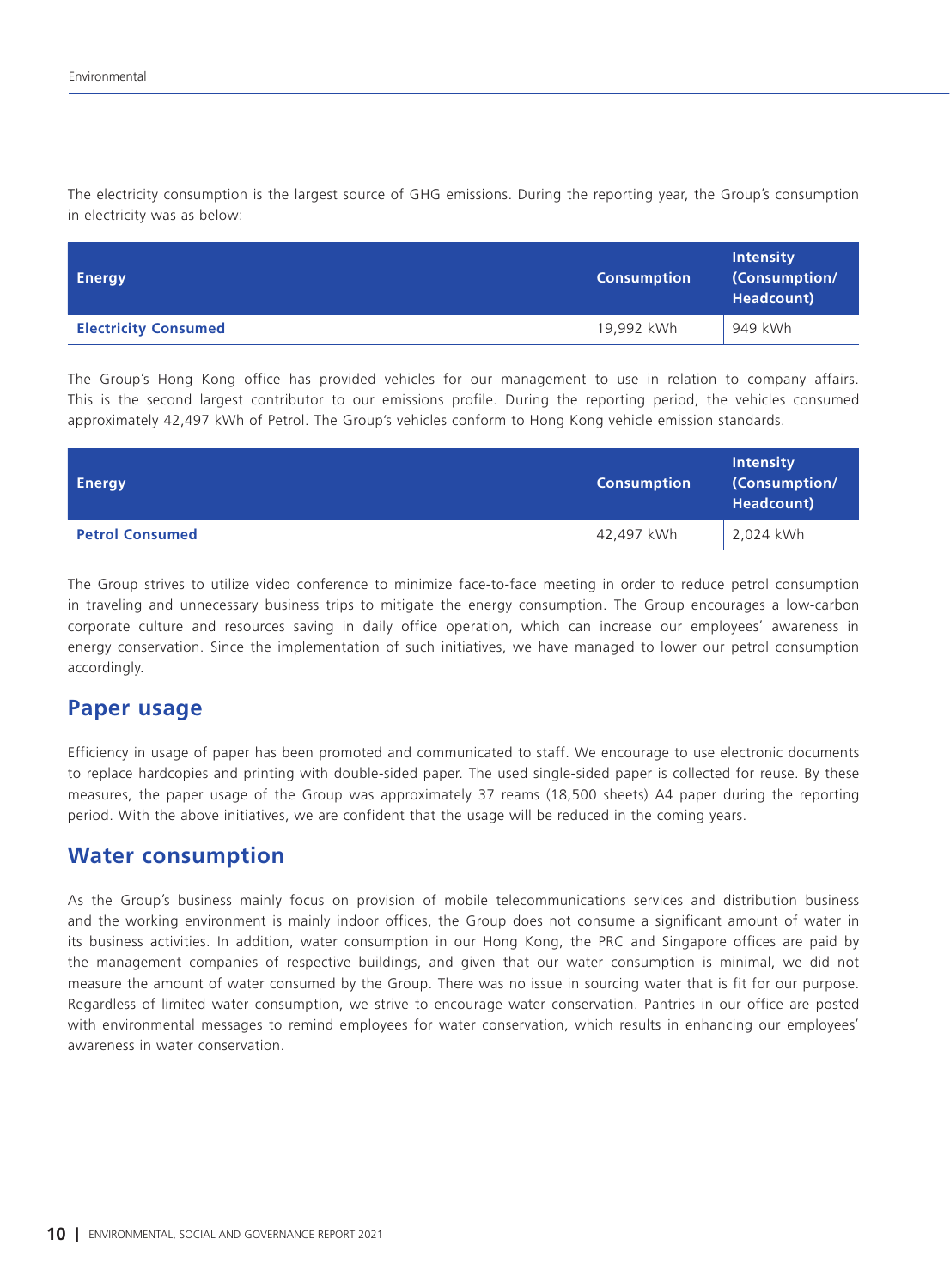#### **The Use of Packaging Materials**

Well-designed packaging saves resources by minimizing waste from the packed product. We have optimised our SIM card packaging into a thin tight and light packaging with minimal waste. Previously, SIM card packaging included welcome and instructional information, but most users have the SIM card activated and inserted in their phone sets they didn't need a full instruction. Hence, we have minimised our packaging. We hope the changes of our SIM card packing can save the packaging material.

During the reporting period, we have consumed 490 kg of paper wrapper and 60 kg of plastic wrapper for our Sim cards packaging, and 1,000 pieces of A4 marketing posters for our distributors to promote our roaming service.

#### **The Environment and Natural Resources**

The Group is committed to the protection of the environment. We encourage the saving of natural resources by enhancing the staff awareness and reviewing the business operations efficiency regularly. We have been adopting environmental friendly practice in various aspects. During the reporting period, we complied with all relevant environmental rules and regulations in Hong Kong, the PRC and Singapore. The Group was not aware of any material non-compliance with environmental laws and regulations relating to the air and greenhouse gas emissions, discharges into water and land, and generation of hazardous and non-hazardous waste that would have a significant impact on the environment and natural resources. With the integration of policies and measures mentioned in above sections headed "Waste management" and "Use of resources", the Group will continue to adopt environmental friendly measures and actions and strive to minimize the impacts of our business development on the environment and natural resources.

The Group has set emission targets to maintain total GHG emissions, hazardous and non-hazardous waste, water consumption and resource consumption at the levels same with that in the Reporting Period for the next 3 to 5 years. We will continue to adopt the measures in this ESG report to achieve our targets.

#### **Climate Change**

Climate change is gradually changing the way we live and work. The Group has been fully aware of the severity and urgency of addressing the impact of climate change. The Board of Directors is responsible for comprehensively supervising ESG issues related to climate change issues, including assuming overall responsibility for the Company's climate change management and regularly reviewing climate change-related management guidelines, policies, strategies, objectives, risks and opportunities, action plans and other major decisions. The Group has carried out the identification, evaluation and analysis of climate-related risks and opportunities, established the substantive climate related risks and opportunities for the Group's business and operations, and evaluated the impact of various risks and opportunities on its own finance.

The Group actively employs actions to manage the above risks and mitigate the impacts. According to the established special working arrangements under extreme weather conditions, employees are suggested to work from home under certain conditions. On the other hand, with the increasing regulations and requirements towards carbon and climaterelated information disclosure, we are committed to continue the identification of relevant material climate-related risks and to improve our information disclosure. Furthermore, we include climate-related issues in our external materiality assessment to understand stakeholders' concerns in a timely manner.

Moving forward, the Group will provide relevant training to the Board and management to enhance their overall competencies regarding climate change issues. For the existing climate-related risks, the Group will conduct the risk assessment on annual basis to ensure accuracy and materiality.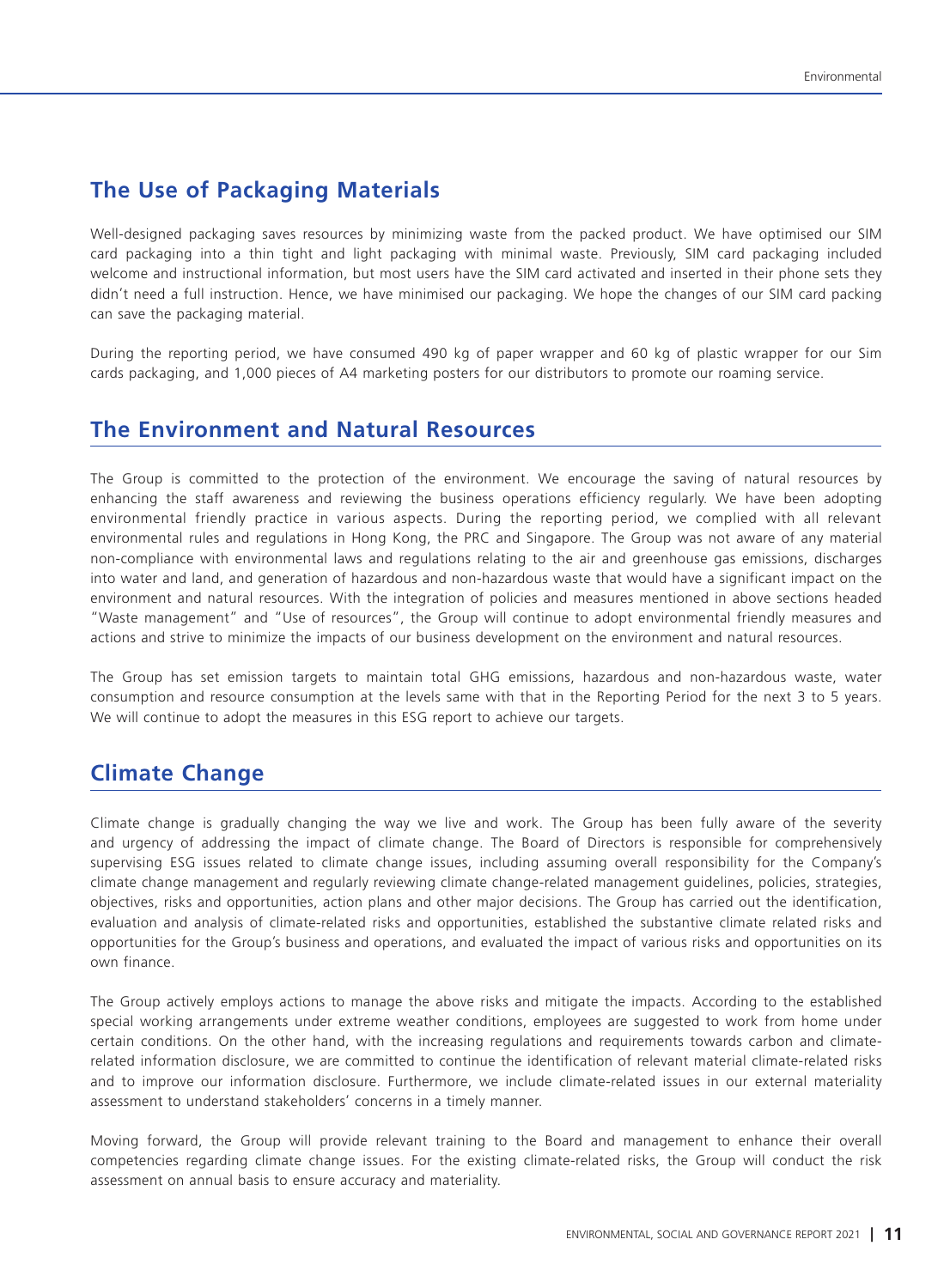### **Social**

#### **Employment**

#### **Employment Practices**

As a mobile virtual network operator ("MVNO"), we are facing a rapid change of mobile telecommunications technology and a highly competitive industry. To attain these challenges, we need to rely on our dedicated and highly skilled employees. We, therefore, attach great importance to our human resources (HR) management, from recruiting to targeting professionals and training offers, support for employee career development, as well as retention measures for executives and employees with high potential.

The guiding principle of our HR management is that we regard our employee to be our most valuable asset. We aim to be a fair and attractive employer. We believe the importance of having a vibrant, harmonious and inclusive workplace where our employees can work comfortably. Our objective is to attract, cultivate and retain talented employees over the long-term period.

During the reporting period, the Group has not discovered any material non-compliance of employment and labour related laws and regulations.

#### **Employee Profile**

The Group is committed to maintaining a diverse workforce and ensure that employees will not be discriminated due to their race, age, sex, marital status, religion or belief. In the "Corporate System and Code of Conduct" of the Group, it has clearly stated the management procedures for employee recruitment, selection and departure, employee remuneration and appraisal system.

During the reporting period, we had a total workforce of 21 employees, 10 of them are located in the PRC office, 1 of them in Singapore, and the remaining 10 of them are from our Hong Kong head office. While for the gender balance, our workforce had 10 females and 11 males. This equates to a female to male ratio of 47.6% to 52.4%. Below is the composition of the employees: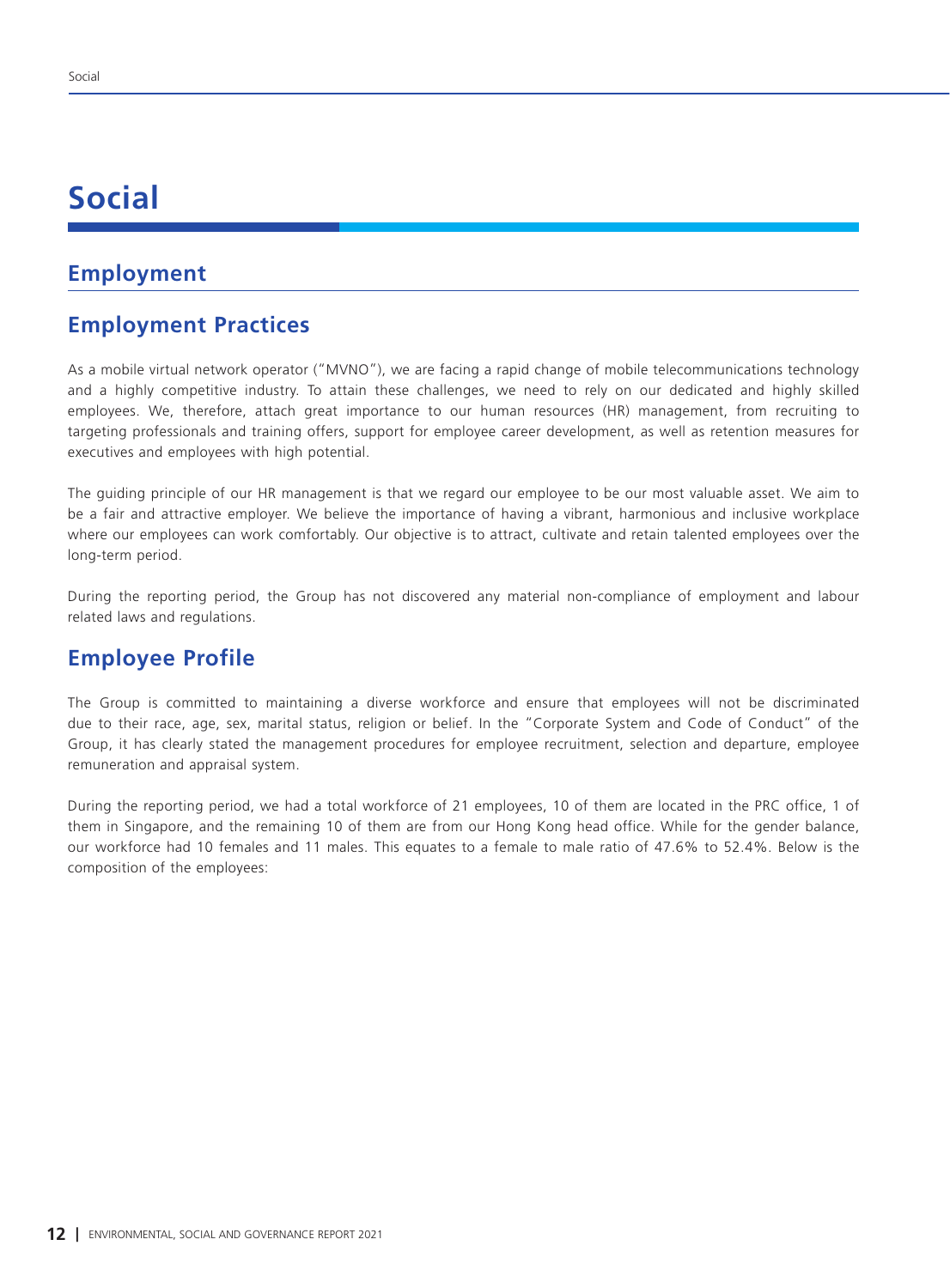|                           | Number of employee(s) |
|---------------------------|-----------------------|
| Total Workforce           | 21                    |
| <b>By Gender</b>          |                       |
| Total Male Employees      | 11                    |
| Total Female Employees    | $10$                  |
| <b>By Age</b>             |                       |
| Below 25 years old        | $\mathbf{1}$          |
| $25 - 34$ years old       | $\overline{4}$        |
| $35 - 44$ years old       | $6\,$                 |
| $45 - 54$ years old       | $\overline{7}$        |
| 55 years old or above     | $\overline{3}$        |
| <b>By Employment Mode</b> |                       |
| Full time                 | 21                    |
| Part-time                 | $\mathsf{O}$          |
| <b>By Level</b>           |                       |
| Management                | $\sqrt{6}$            |
| Non-management            | 15                    |
| <b>By Location</b>        |                       |
| Hong Kong                 | 10                    |
| The PRC                   | 10                    |
| Singapore                 | $\mathbf{1}$          |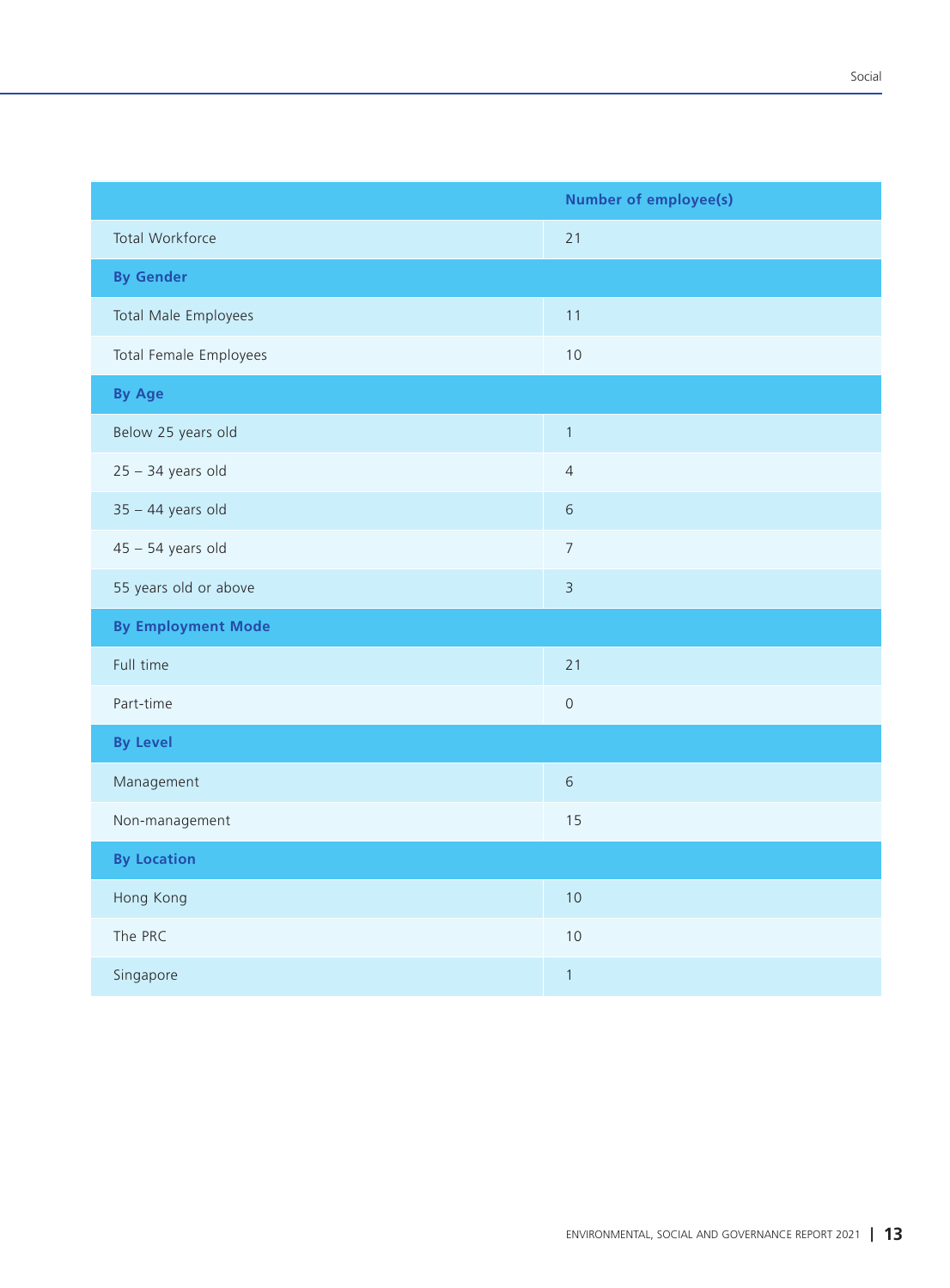### **Employee Turnover Rate**

The employee turnover rate refers to the percentage of employees who leave an organization during a certain period of time. It usually includes voluntary resignation, dismissals, and retirements in the calculations. Employee turnover rates can vary widely across industries. Our employee turnover rate during the reporting period is approximately 10% where 2 people had left the Group during the reporting period.

|                                            | <b>Number of employee(s)</b> |
|--------------------------------------------|------------------------------|
| Employee Turnover                          | $\overline{2}$               |
| <b>Employee Turnover Rate by Gender</b>    |                              |
| Male                                       | $\overline{0}$               |
| Female                                     | $\overline{2}$               |
| <b>Employee Turnover Rate by Age Group</b> |                              |
| $25 - 34$ years old                        | $\overline{2}$               |
| <b>Employee Turnover Rate by Location</b>  |                              |
| The PRC                                    | 2                            |

### **Remuneration and Benefits**

We emphasise on the principles of consistency and fairness in respect of our remuneration management. We offer competitive remuneration to our employees according to their respective academic qualification, expertise and professional experience of individuals, and with reference to relevant factors including but not limited to prevailing market rate, remuneration benchmarks in the industry and government regulations. Besides, race, religion, gender and marriage status of the employee will not be taken into account when we select our employees. In order to maintain the competitiveness of our employees, the Group will conduct performance appraisal annually and adjust the remuneration and benefit of each employee based on the respective appraisal results. The content and criteria of performance appraisal are determined according to the businesses of various departments and the nature of different job positions. In addition to basic salary, employees are also entitled to receive performance-linked business bonus. Employees with outstanding performance will receive bonus or promotion plus salary increase as rewards.

Employees are also entitled to enjoy paid leaves pursuant to relevant laws and regulations, such as statutory holidays, work injury leave, marriage leave, maternity leave and sick leave, etc. Employee compensation, working hours, rest period, welfare and other employment practices are clearly stated in the Staff Handbook of the Group.

During the reporting period, the Group has not discovered any material non-compliance of employment labour related laws and regulations.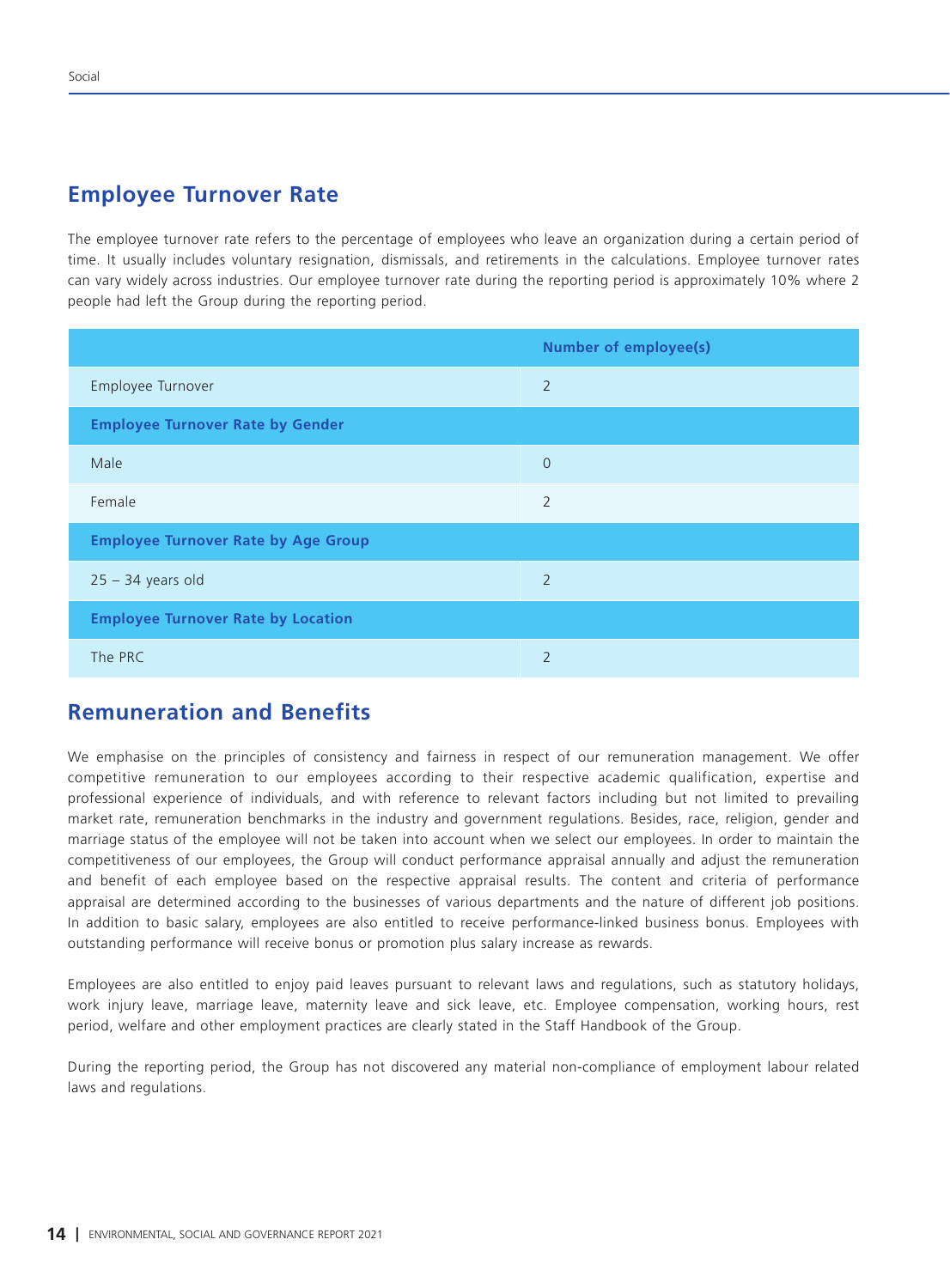#### **Health and Safety**

Health and safety in the workplace is part of our duty of care for employees. As a responsible employer, we are committed to reducing accidents, illness, and risks in the working area as far as possible, promoting the health of our employees, and thus also reducing the absence rate and employee turnover rate. We focus on two major areas to minimise occupational hazards and health and safety risks:

- 1. Occupational health management; and
- 2. Workplace safety at our office including fire protection measures.

Although the nature of jobs in the Group are low-danger positions, we do not take this lightly. The Group evaluates and identifies the risk of safety in various facilities and premises of work, and precautionary measures are recommended accordingly. For example, regular checks will be conducted on first aid kits and fire services equipment to ensure they are placed in a prominent position and are properly maintained. Medical insurances have been purchased for all our employees against any clinical, hospital and surgery costs. On the other hand, festival and casual gatherings such as Chinese New Year and Christmas gatherings have been organised to increase the harmonious spirit of the staff and can achieve a synergistic result to improve productivity and employee retention.

For fire prevention, the Group participates in fire drills organized on regular basis by the building management every year, and conducts post-event evaluation on the efficiency and smooth process of the fire drill to make improvements. Focus of attention is on the emergency evacuation route and whether all employees can reach the gathering point within time limit. We also evaluate the safety system of the Group on regular basis with follow-up actions to create a safe and healthy working environment for employees.

No work-related accident or work-related death occurred to the Group in the past three years including the current year and the Group did not discover any material non-compliance of occupational health and safety related laws and regulations.

#### **Development and Training**

The Group had put in learning and development measures for our employees and help them grow in line with their respective tasks. The training can strengthen their sense of responsibility and willingness to learn and encourage employees the continuance of learning at every stage of their development.

The Company has provided suitable trainings across different operational functions, including induction training for new employees, technical training, and training to enhance the employees' knowledge in safety measures when performing their duties. Contents of trainings include on-the-job trainings at various levels as well as internal and external courses, with contents including management and skills. A regular performance appraisal system has been set up to evaluate and understand the individual performance to consider if re-training will be arranged for employees who have failed the appraisal.

During the reporting period, our employees have an average of 3.80 training hours annually and 96% of the employees undertook the training including senior-level employees. The training plan includes the skills required for upcoming tasks and company-wide management training. The Group has arranged anti-corruption training for its employees and directors.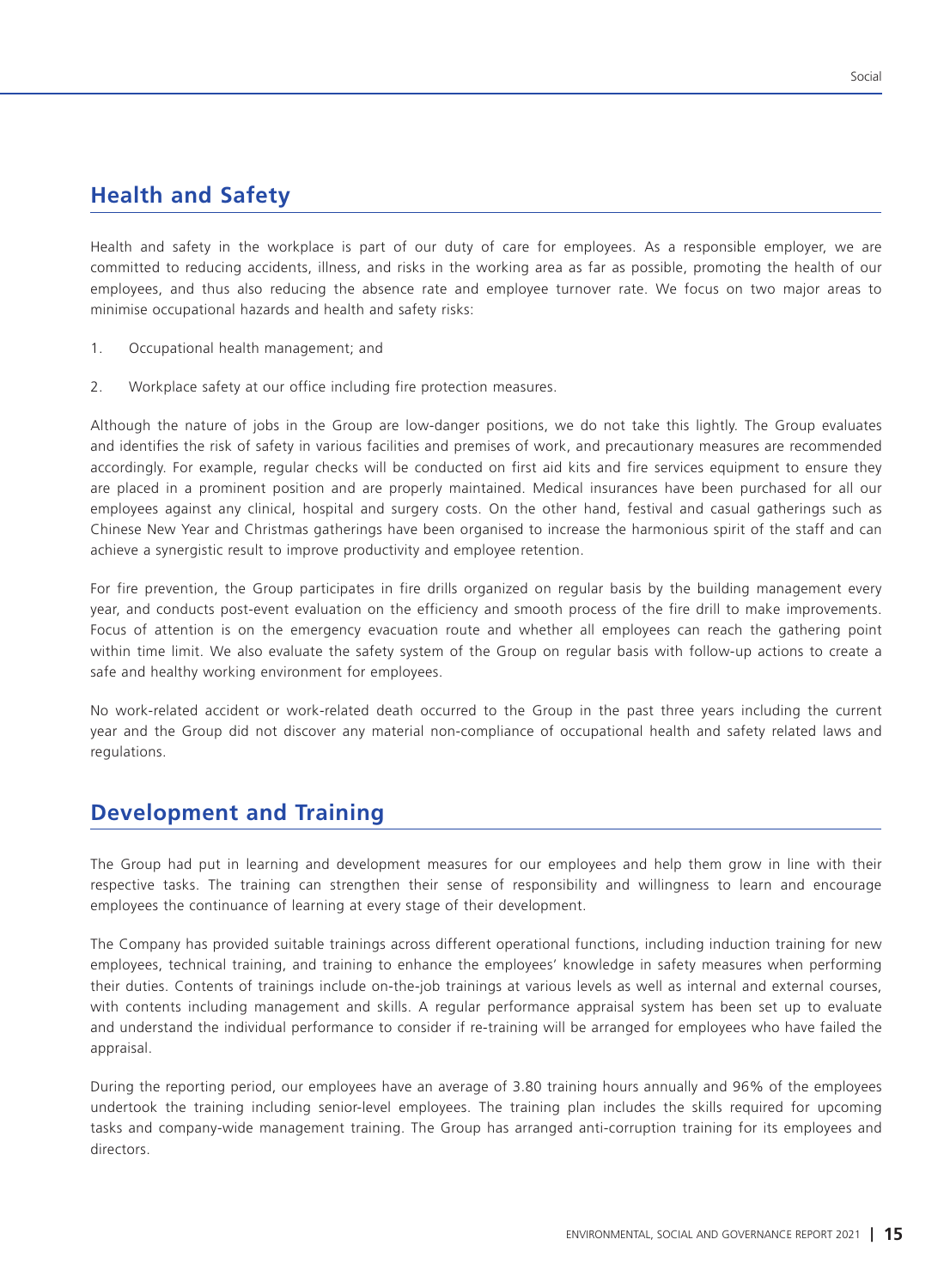### **Labour Standards**

The Group strictly abides by the relevant employment and labour laws and regulations and has never employed any child labour under 16 and using of forced labour. It has formulated clear policies to prevent compulsory labour and employment of child labour, make sure that our employee enjoys their fundamental rights related to labour and has insisted on monitoring the recruitment process frequently to prevent the occurrence of illegal conduct. Our Code of Conduct and employment contract sets out our general approach regarding labour standards.

In addition to our code of conduct, our human resource policy also covers the labour standard. The policy provides the framework of rules applicable to all HR activities within our operations.

During the reporting period, the Group did not discover any material non-compliance of labour rights and labour related laws and regulations.

#### **Supply Chain Management**

The Group believes that proper management of its supply chain could bring positive impacts to the social environment and a stable and long-term cooperation relationship with suppliers would enhance the standard of operation and services of the Group. We work together with a number of business partners. These include IT hardware manufacturers, as well as vendors and telecommunications service providers. Ensuring the integrity of our business partners and avoiding potential liability risks or reputational damage, is of fundamental importance to us.

During the reporting period, the Group has a total of 36 suppliers, among which 17 are located in the PRC, 18 are from Hong Kong and 1 from Singapore.

The Group has established the relevant policy on supply chain management, such as the Procurement Management Rules of the Group which have explicitly stated, among other things, the method of procurement, selection of suppliers, review and approval process and management, to ensure that the process is fair and transparent.

In the process of supplier selection, the Group must firstly consider whether the manufacturer has relevant qualifications (such as ISO9001), whether capital funding is sufficient, and whether it is capable of dealing with the number of orders, and secondly whether it can satisfy our needs in technical aspects, and whether the after sales service is comprehensive, etc. Furthermore, we will also require the supplier to provide samples for inspection, after the samples have passed the inspection tests, we will visit the plant of the supplier for site inspection. Critical areas include privacy and information security, fraud and corruption are closely monitored. Meanwhile, the Group has also incorporated the sustainability and social responsibility of suppliers into its procurement process and established environmental requirements for suppliers. The Group is currently strengthening this approach through our supplier program to improve our monitoring of risk across our supply chain.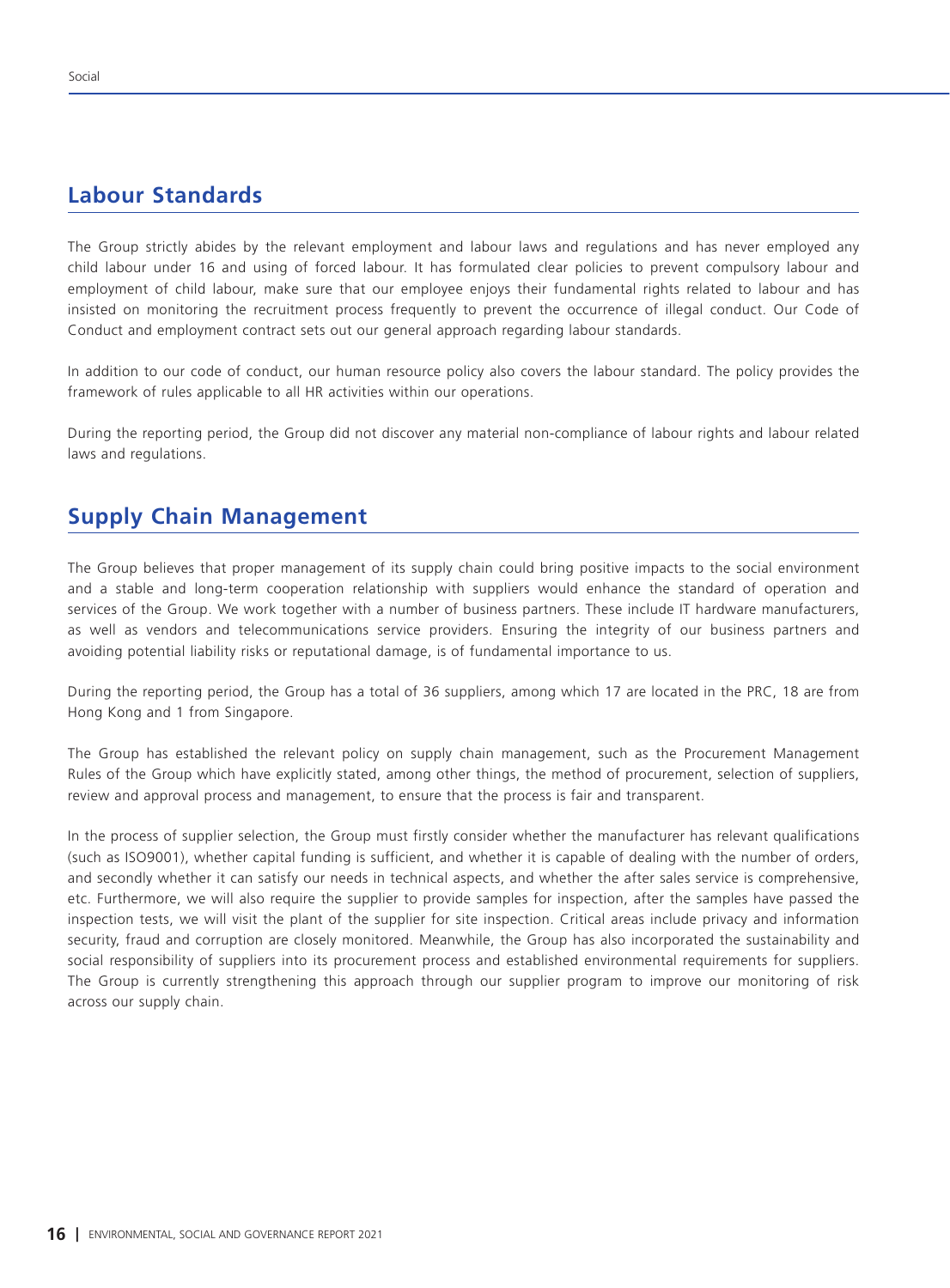#### **Product Responsibility**

Our customers want to be able to access the best products and services and expect them to work where they want, when they want, in the way they want. Our marketing plan is designed to deliver this to our customers, with good roaming experiences and services that offer the greatest value and enjoyment and work without failure.

As a MVNO, we are always looking for ways to make our products more accessible. For example, our OTA-Sim Mobile Communications + Internet Cross Border Enabling Services that make connection easier for people in Greater China region, coverage includes the PRC, Hong Kong, Macau, and Taiwan. Below is our product introduction:

- Our International Student Service provides students who travel to overseas to further study to get connected with their family using our Directel FollowMe and OTA-Sim technology to roam and making call back home.
- Our Global Hotel Channel Business make our custom made cell phones with OTA-Sim cards available to Chinese customers through Hotel Channel. They can instantly get connected and call back home.
- Our New Roaming, New Travel, and New Life is our service Directel response to the Belt and Road initiatives that launched by the PRC Government. The aim is to provide full coverage to the countries along the belt and road. The product we offer will be Application Scheme Based on OTA-SIM, which can support application data, payment gateway, traveling booking, car networking, and IOT applications.
- New mobile roaming application DIRECT-TX, for users to make calls through the application in the broadened coverage.
- Distribution of mobile top-up and data top-up e-vouchers sourced from the dealers of the 3 major mobile network operators in the PRC and resale to ultimate users through the e-commerce platform which is connected to various online payment platforms.
- Selling of Singapore mobile top-up and data top-up e-vouchers through one of the largest Singapore e-commerce platforms.

During the reporting period, our Group complied with relevant laws and regulations relating to product responsibility such as health and safety, advertising, labelling and privacy matters. No sold or delivered products recalled and complaints received about the products or services due to safety and health reasons.

#### **Customer Satisfaction**

Customer demands regarding connection are growing steadily. Our roaming connection made possible by our growing satellite and ground network to ensure the connection quality. The feedback and satisfaction of our customers are particularly important to us as it helps us to monitor product and service quality and invest in the right technology. We strive to raise customer satisfaction via numerous programs, such as develop product to meet customer demand. Only satisfied customers provide us with the long-term relationships we need to ensure the sustainability of our business. Our aim is to conclude contracts with customers and to provide them with clear and understandable information during the ordering process without any further intermediate steps.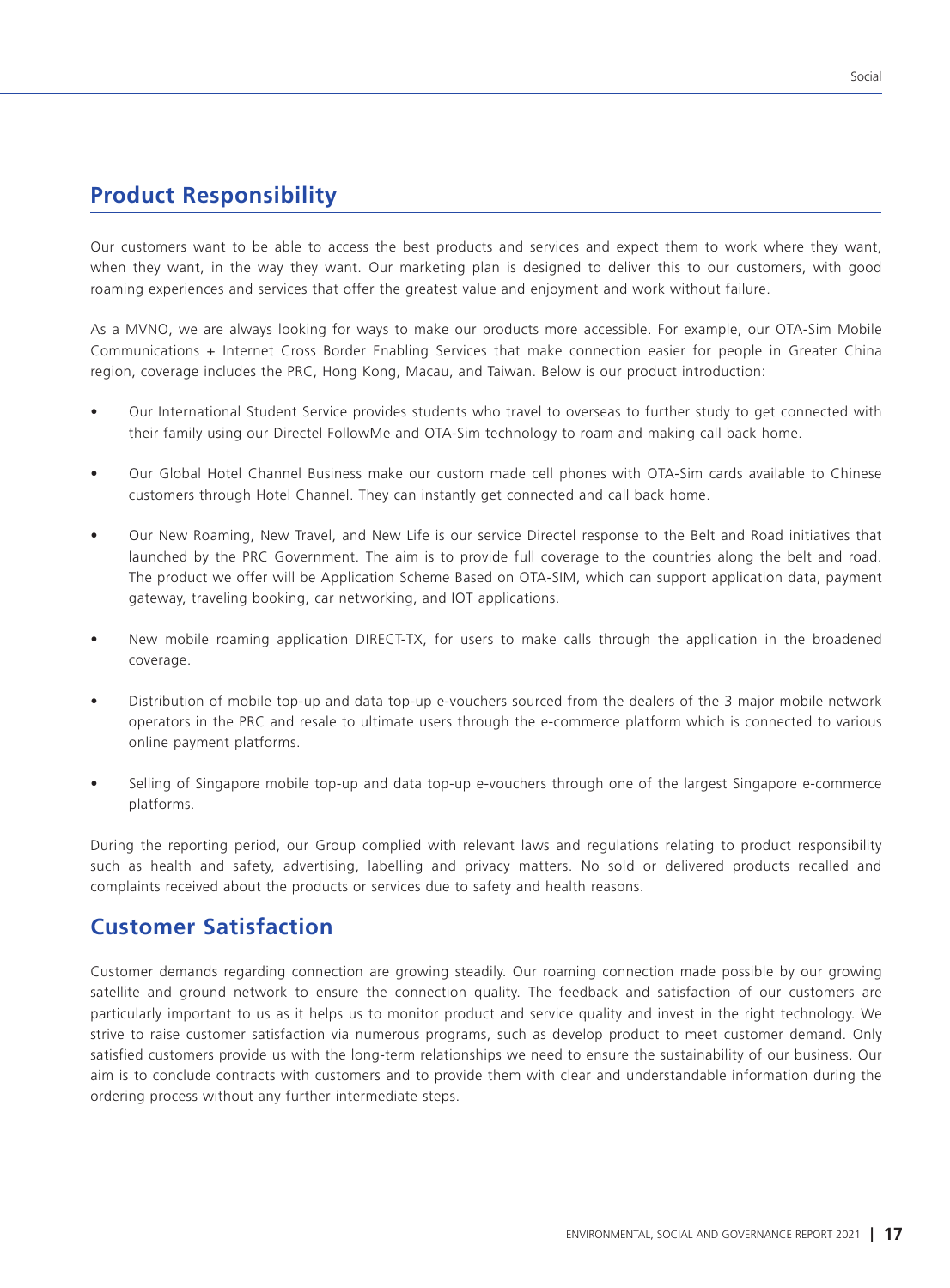In relation to service support, the Group has outsourced its customer support services to a call center to handle customer service request, support, and complaints. In the event of quality issues, customers can reach out to our customer service team through the hotline to provide feedbacks. Our customer service team will provide support and solution to help customers to resolve any issues. For hardware or Sim-Card problems, customers can return the product and we will replace a new one. All the issues will be handled by our customer service team within a set of service time frame.

### **Intellectual Property**

The Group understands that intellectual property rights constitute a valuable company asset. We thus strive to both protect these rights and use them effectively. Our Group's policy on intellectual property states that we will respect others' intellectual property rights and ensure that our product invention does not infringe on these rights.

While for our developments, our legal consultant is managing the variety of intellectual property matters including filing and acquisition of patents.

We will continue to strive to better manage our intellectual property rights by acquiring and using a greater number of patents and higher quality patents.

#### **Customer Data Privacy**

The Group's position on privacy is clear. We undertake to ensure the proper use of personal data in our business operations by observing the requirements of the relevant laws and regulations, in particular the Personal Data (Privacy) Ordinance.

We have data security policy in place to protect the data of both our employees and our customers. We want to ensure that we can follow the rapid development of technology and services by early involvement of security in business processes. We aim to ensure a strong level of protection in terms of confidentiality, integrity, and availability of services and data.

Across our markets, we observed that governments and regulators taking new steps to strengthen privacy regulation and to introduce new measures that affect our ability to manage our customer's data. This trend is expected to continue and the Group will also step up its focused work on privacy, security to meet both regulatory requirements and the expectations of customers.

During the reporting period, the Group did not discover any circumstance of consumers' personal data being stolen, altered, damaged or leaked.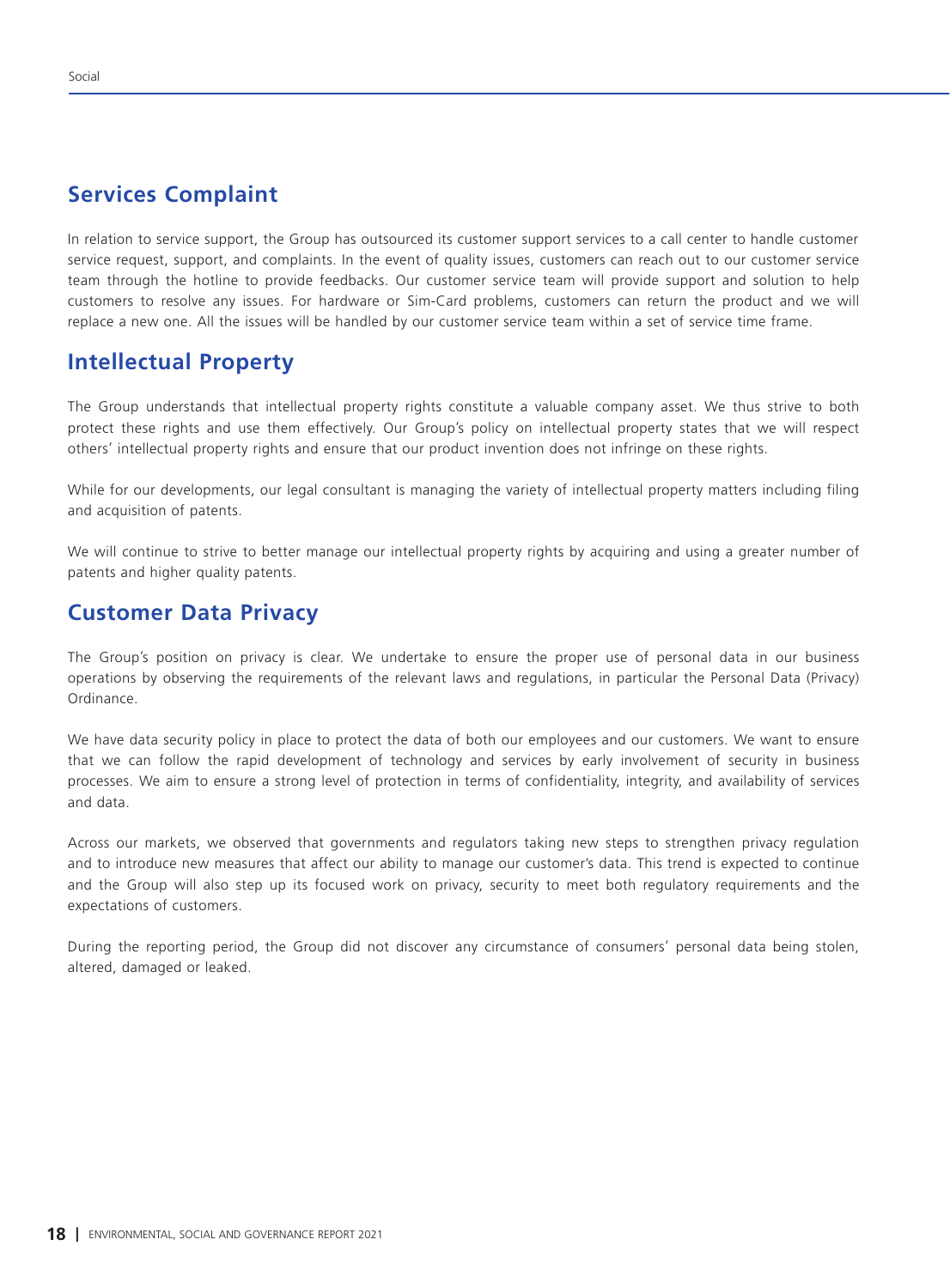#### **Anti-Corruption**

The Group maintains and effectively implements a comprehensive system of internal control and stringent policies for anti-corruption, and is committed to prevent and monitor any malpractices or unethical practice.

The Group has strictly complied with ethical requirements and there was no occurrence of corruption, bribery, fraud and money laundering throughout the reporting period. The Group will adhere to its corporate ethics and uphold its reputation to prevent corruption.

The Group's anti-corruption awareness training for employees ranges from on-boarding and yearly reminder programs. The purpose of the program is to help all employees understand the Group's values and the policy. Integrity is a vital part of the Group's business. The Group's management is committed to sending clear, and regular message to all employees and business partners that corruption and bribery are unacceptable.

Employees can report to the management of the Group with respect to any non-compliance such as receiving bribes, abuse of power by mail, electronic mail or phone. All business units have a responsibility to conduct regular risk assessment of their anti-corruption procedures and implement remediating measures to mitigate risks.

During the reporting period, the Group complied with relevant laws and regulations relating to bribery, extortion, fraud and money laundering.

#### **Community Investment**

The Group believes that participating in community activities can help promote harmony in social development, fulfill our responsibilities as a corporate citizen and also demonstrate the Group's promise to society. Hence, we encourage employees to participate in social and charitable activities, such as youth education or caring for the elderly, etc. To encourage participation of employees in community services and meaningful charitable work, we allow employees to apply for volunteer holidays.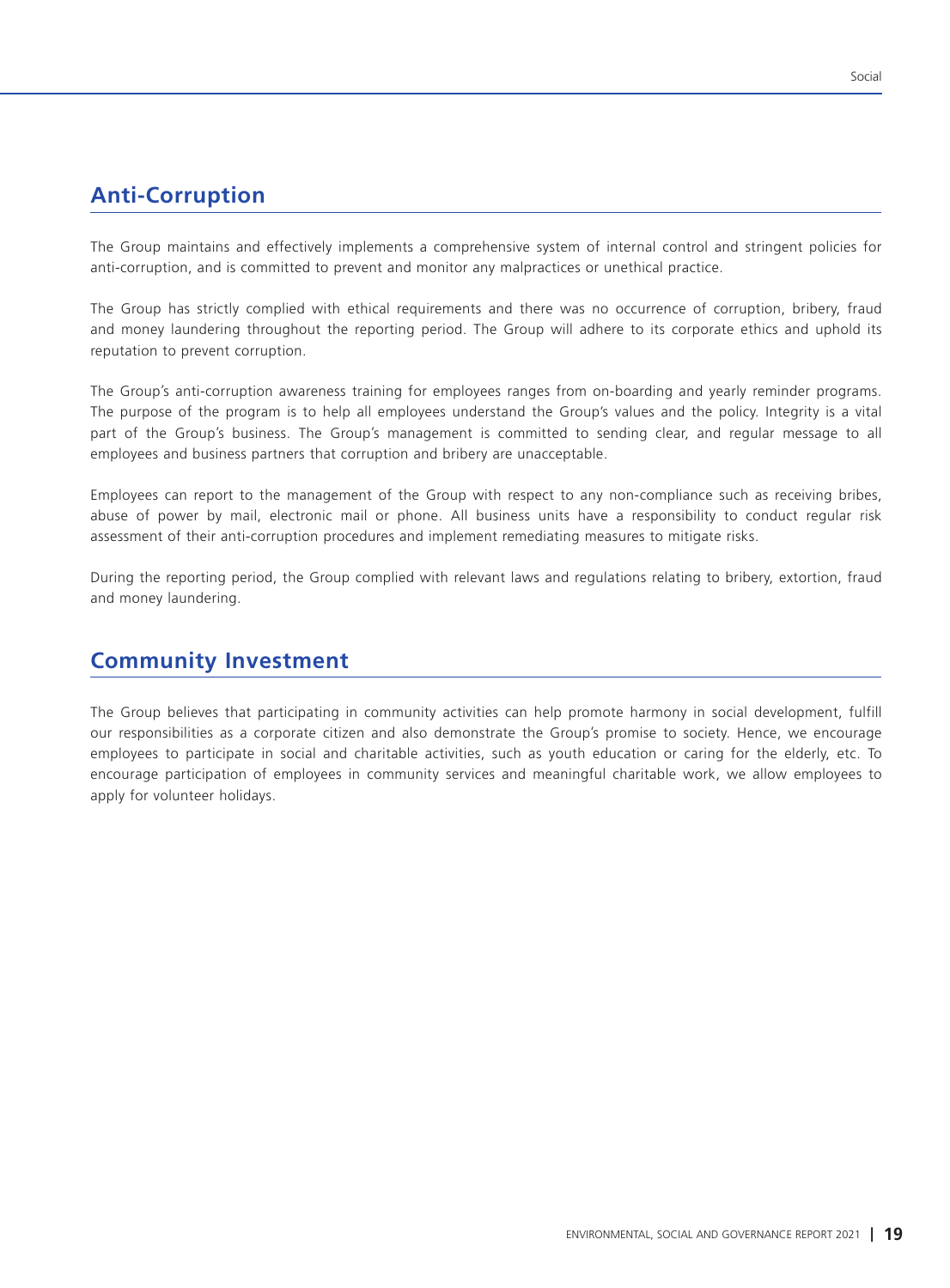## **Reporting Content Index of Environmental, Social and Governance Reporting Guide**

| <b>Main areas</b>          | <b>Description</b>                                                                                                                                                                                                                                                                          | Page index/<br>remarks |  |  |
|----------------------------|---------------------------------------------------------------------------------------------------------------------------------------------------------------------------------------------------------------------------------------------------------------------------------------------|------------------------|--|--|
| <b>A1 Emissions</b>        |                                                                                                                                                                                                                                                                                             |                        |  |  |
| General Disclosure         | Information on:<br>the policies; and<br>(a)<br>compliance with relevant laws and regulations that have a<br>(b)<br>significant impact on the issuer relating to air and greenhouse<br>gas emissions, discharges into water and land, and generation<br>of hazardous and non-hazardous waste | $7 - 11$               |  |  |
| A1.1                       | The types of emissions and respective emissions data                                                                                                                                                                                                                                        | $7 - 9$                |  |  |
| A1.2                       | Greenhouse gas emissions in total (in tonnes) and, where appropriate,<br>intensity (e.g. per unit of production volume, per facility)                                                                                                                                                       | $7 - 8$                |  |  |
| A1.3                       | Total hazardous waste produced (in tonnes) and intensity (e.g. per<br>unit of production volume, per facility)                                                                                                                                                                              | $8 - 9$                |  |  |
| A1.4                       | Total non-hazardous waste produced (in tonnes) and intensity (e.g.<br>per unit of production volume, per facility)                                                                                                                                                                          | $8 - 9$                |  |  |
| A1.5                       | Description of emissions target(s) set and steps taken to achieve them                                                                                                                                                                                                                      | $7 - 9$                |  |  |
| A1.6                       | Description of how hazardous and non-hazardous wastes are<br>handled, and a description of reduction target(s) set and steps taken<br>to achieve them                                                                                                                                       | $8 - 9$                |  |  |
| <b>A2 Use of Resources</b> |                                                                                                                                                                                                                                                                                             |                        |  |  |
| General Disclosure         | Policies on the efficient use of resources, including energy, water and<br>other raw materials                                                                                                                                                                                              | $9 - 11$               |  |  |
| A2.1                       | Direct and/or indirect energy consumption by type (e.g. electricity, gas<br>or oil) in total (in '000 kWh) and intensity (e.g. per unit of production<br>volume, per facility)                                                                                                              | $9 - 10$               |  |  |
| A2.2                       | Water consumption in total and intensity (e.g. per unit of production<br>volume, per facility)                                                                                                                                                                                              | 10                     |  |  |
| A2.3                       | Description of energy use efficiency target(s) set and steps taken to<br>achieve them                                                                                                                                                                                                       | $9 - 10$               |  |  |
| A2.4                       | Description of whether there is any issue in sourcing water that is fit<br>for purpose, water efficiency target(s) set and steps taken to achieve<br>them                                                                                                                                   | 10                     |  |  |
| A2.5                       | Total packaging material used for finished products (in tonnes) and, if<br>applicable, volume per production unit                                                                                                                                                                           | 11                     |  |  |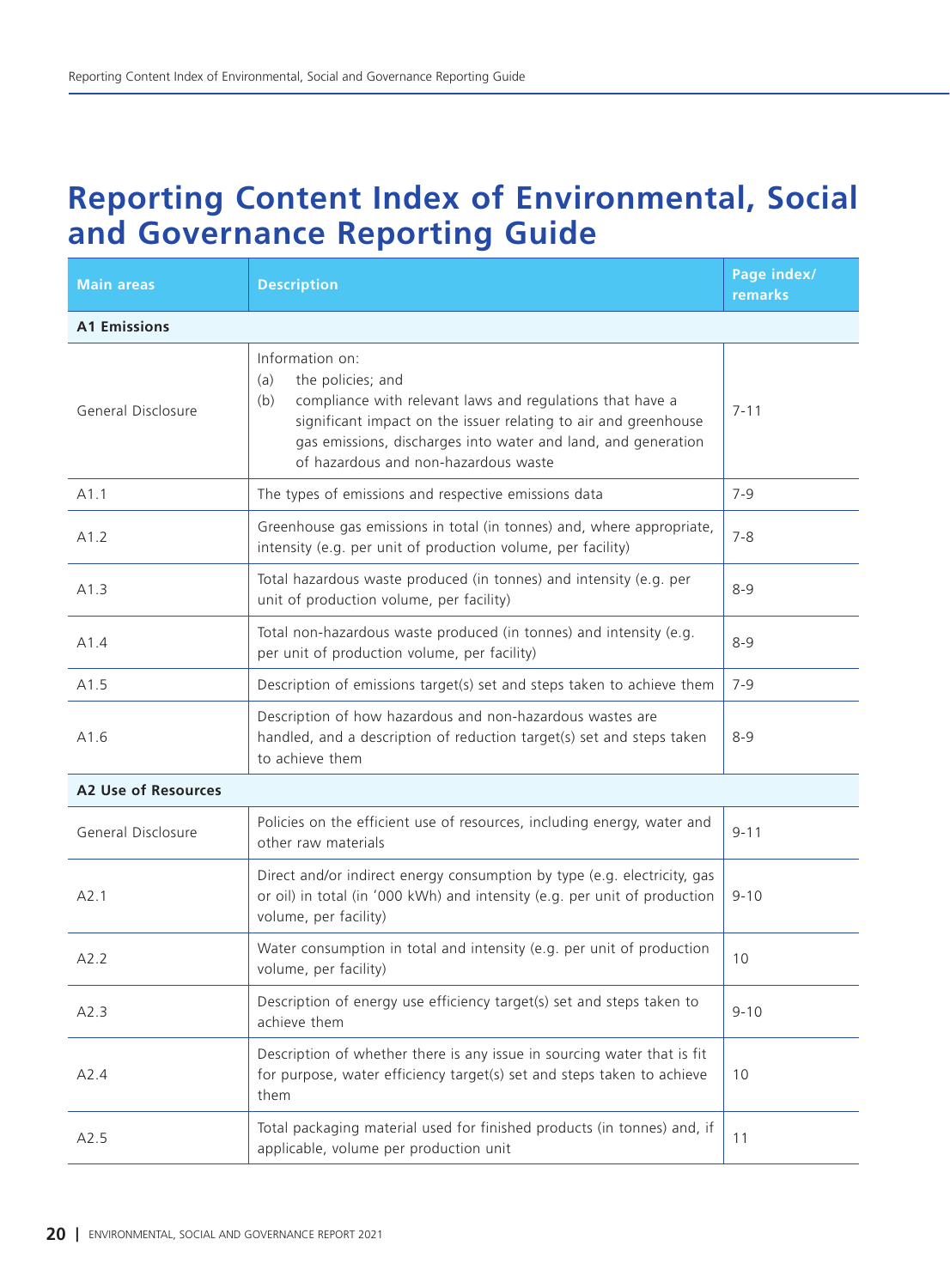| A3 The Environment and Natural Resources |                                                                                                                                                                                                                                                                                                                                                |           |  |
|------------------------------------------|------------------------------------------------------------------------------------------------------------------------------------------------------------------------------------------------------------------------------------------------------------------------------------------------------------------------------------------------|-----------|--|
| General Disclosure                       | Policies on minimising the issuer's significant impact on the<br>environment and natural resources                                                                                                                                                                                                                                             | 11        |  |
| A3.1                                     | Description of the significant impact of activities on the environment<br>and natural resources and the actions taken to manage them                                                                                                                                                                                                           | 11        |  |
| <b>A4 Climate Change</b>                 |                                                                                                                                                                                                                                                                                                                                                |           |  |
| General Disclosure                       | Policies on identification and mitigation of significant climate-related<br>issues which have impacted, and those which may impact, the issuer                                                                                                                                                                                                 | 11        |  |
| A4.1                                     | Description of the significant climate-related issues which have<br>impacted, and those which may impact, the issuer, and the actions<br>taken to manage them                                                                                                                                                                                  | 11        |  |
| <b>B1 Employment</b>                     |                                                                                                                                                                                                                                                                                                                                                |           |  |
| General Disclosure                       | Information on:<br>the policies; and<br>(a)<br>compliance with relevant laws and regulations that have a<br>(b)<br>significant impact on the issuer relating to compensation and<br>dismissal, recruitment and promotion, working hours, rest<br>periods, equal opportunity, diversity, anti-discrimination, and<br>other benefits and welfare | $12 - 14$ |  |
| B <sub>1.1</sub>                         | Total workforce by gender, employment type, age group and<br>geographical region                                                                                                                                                                                                                                                               | 13        |  |
| B <sub>1.2</sub>                         | Employee turnover rate by gender, age group and geographical<br>region                                                                                                                                                                                                                                                                         | 14        |  |
| <b>B2 Health and Safety</b>              |                                                                                                                                                                                                                                                                                                                                                |           |  |
| General Disclosure                       | Information on:<br>the policies; and<br>(a)<br>compliance with relevant laws and regulations that have<br>(b)<br>a significant impact on the issuer relating to providing a<br>safe working environment and protecting employees from<br>occupational hazards                                                                                  | 15        |  |
| B2.1                                     | Number and rate of work-related fatalities occurred in each of the<br>past three years including the reporting year                                                                                                                                                                                                                            | 15        |  |
| B <sub>2.2</sub>                         | Lost days due to work injury                                                                                                                                                                                                                                                                                                                   | 15        |  |
| B <sub>2.3</sub>                         | Description of occupational health and safety measures adopted, how<br>they are implemented and monitored                                                                                                                                                                                                                                      | 15        |  |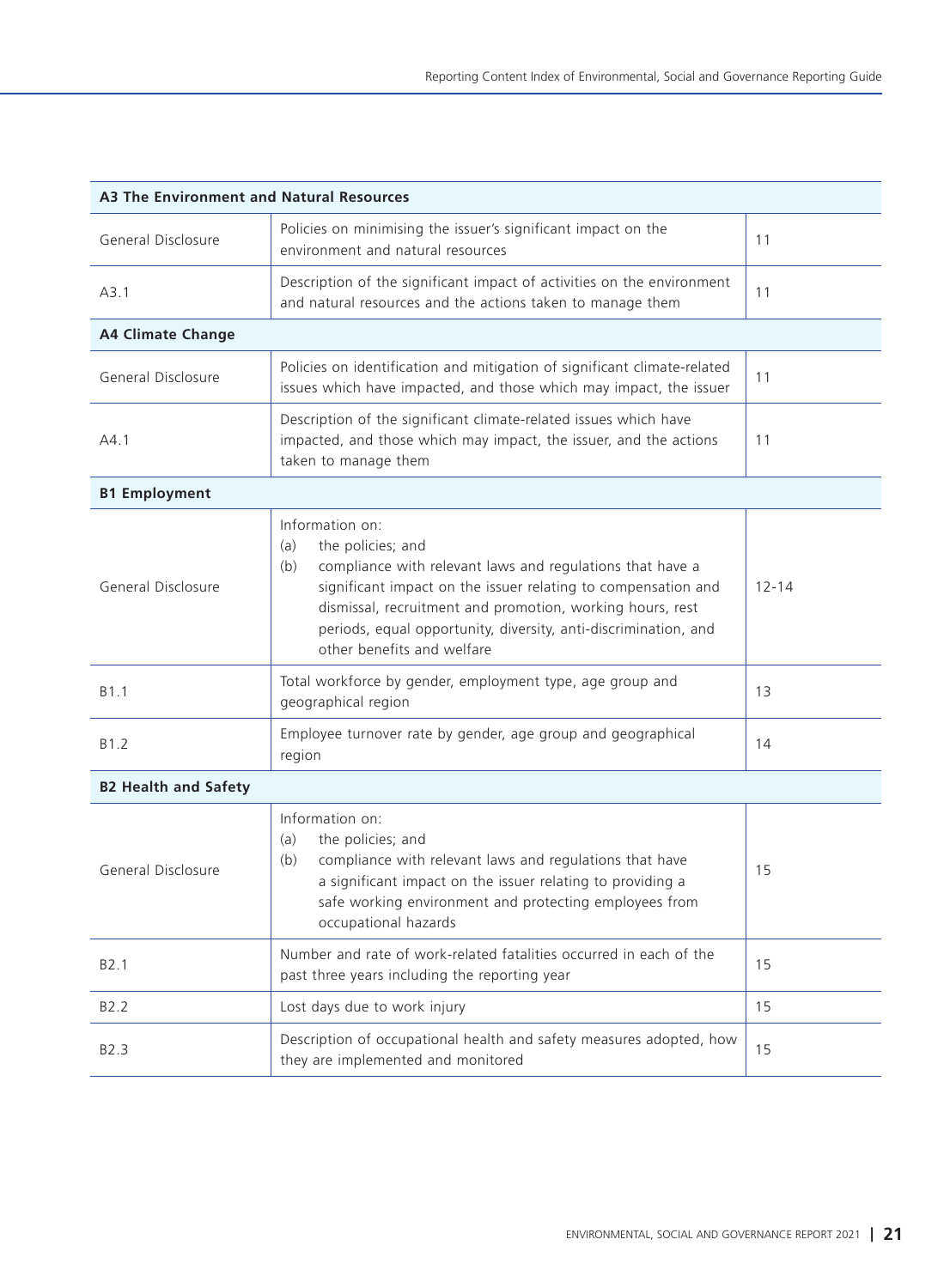| <b>B3 Development and Training</b> |                                                                                                                                                                                                       |    |
|------------------------------------|-------------------------------------------------------------------------------------------------------------------------------------------------------------------------------------------------------|----|
| General Disclosure                 | Policies on improving employees' knowledge and skills for discharging<br>duties at work. Description of training activities                                                                           | 15 |
| B <sub>3.1</sub>                   | The percentage of employees trained by gender and employee<br>category (e.g. senior management, middle management)                                                                                    | 15 |
| B <sub>3.2</sub>                   | The average training hours completed per employee by gender and<br>employee category                                                                                                                  | 15 |
| <b>B4 Labour Standards</b>         |                                                                                                                                                                                                       |    |
| General Disclosure                 | Information on:<br>the policies; and<br>(a)<br>compliance with relevant laws and regulations that have a<br>(b)<br>significant impact on the issuer relating to preventing child and<br>forced labour | 16 |
| B4.1                               | Description of measures to review employment practices to avoid<br>child and forced labour                                                                                                            | 16 |
| B4.2                               | Description of steps taken to eliminate such practices when<br>discovered                                                                                                                             | 16 |
| <b>B5 Supply Chain Management</b>  |                                                                                                                                                                                                       |    |
| General Disclosure                 | Policies on managing environmental and social risks of the supply<br>chain                                                                                                                            | 16 |
| B5.1                               | Number of suppliers by geographical region                                                                                                                                                            | 16 |
| B5.2                               | Description of practices relating to engaging suppliers, number of<br>suppliers where the practices are being implemented, how they are<br>implemented and monitored                                  | 16 |
| B5.3                               | Description of practices used to identify environmental and social<br>risks along the supply chain, and how they are implemented and<br>monitored                                                     | 16 |
| <b>B5.4</b>                        | Description of practices used to promote environmentally preferable<br>products and services when selecting suppliers, and how they are<br>implemented and monitored                                  | 16 |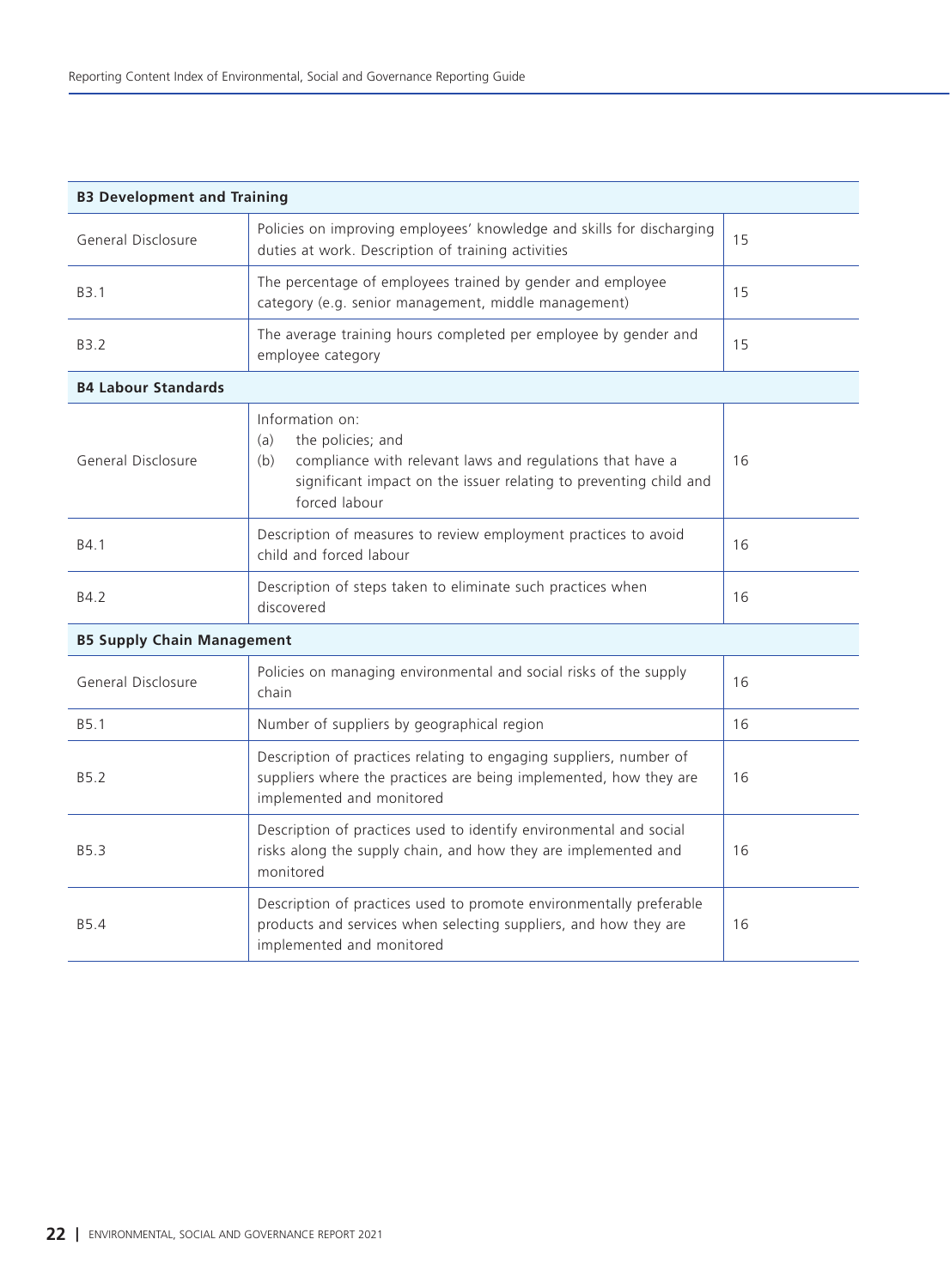| <b>B6 Product Responsibility</b> |                                                                                                                                                                                                                                                                                                       |           |
|----------------------------------|-------------------------------------------------------------------------------------------------------------------------------------------------------------------------------------------------------------------------------------------------------------------------------------------------------|-----------|
| General Disclosure               | Information on:<br>the policies; and<br>(a)<br>compliance with relevant laws and regulations that have a<br>(b)<br>significant impact on the issuer relating to health and safety,<br>advertising, labelling and privacy matters relating to products<br>and services provided and methods of redress | $17 - 18$ |
| B6.1                             | Percentage of total products sold or shipped subject to recalls for<br>safety and health reasons                                                                                                                                                                                                      | N/A       |
| B6.2                             | Number of products and service related complaints received and how<br>they are dealt with                                                                                                                                                                                                             | 18        |
| B6.3                             | Description of practices relating to observing and protecting<br>intellectual property rights                                                                                                                                                                                                         | 18        |
| B6.4                             | Description of quality assurance process and recall procedures                                                                                                                                                                                                                                        | $17 - 18$ |
| B6.5                             | Description of consumer data protection and privacy policies, how<br>they are implemented and monitored                                                                                                                                                                                               | 18        |
| <b>B7 Anti-corruption</b>        |                                                                                                                                                                                                                                                                                                       |           |
| General Disclosure               | Information on:<br>the policies; and<br>(a)<br>compliance with relevant laws and regulations that have a<br>(b)<br>significant impact on the issuer relating to bribery, extortion,<br>fraud and money laundering                                                                                     | 19        |
| B7.1                             | Number of concluded legal cases regarding corrupt practices brought<br>against the issuer or its employees during the reporting period and<br>the outcomes of the cases                                                                                                                               | 0 CASE    |
| B7.2                             | Description of preventive measures and whistle-blowing procedures,<br>how they are implemented and monitored                                                                                                                                                                                          | 19        |
| B7.3                             | Description of anti-corruption training provided to directors and staff                                                                                                                                                                                                                               | 19        |
| <b>B8 Community Investment</b>   |                                                                                                                                                                                                                                                                                                       |           |
| General Disclosure               | Policies on community engagement to understand the needs of the<br>communities where the issuer operates and to ensure its activities<br>take into consideration the communities' interests                                                                                                           | 19        |
| B8.1                             | Focus areas of contribution (e.g. education, environmental concerns,<br>labour needs, health, culture, sport)                                                                                                                                                                                         | 19        |
| B8.2                             | Resources contributed (e.g. money or time) to the focus area                                                                                                                                                                                                                                          | 19        |